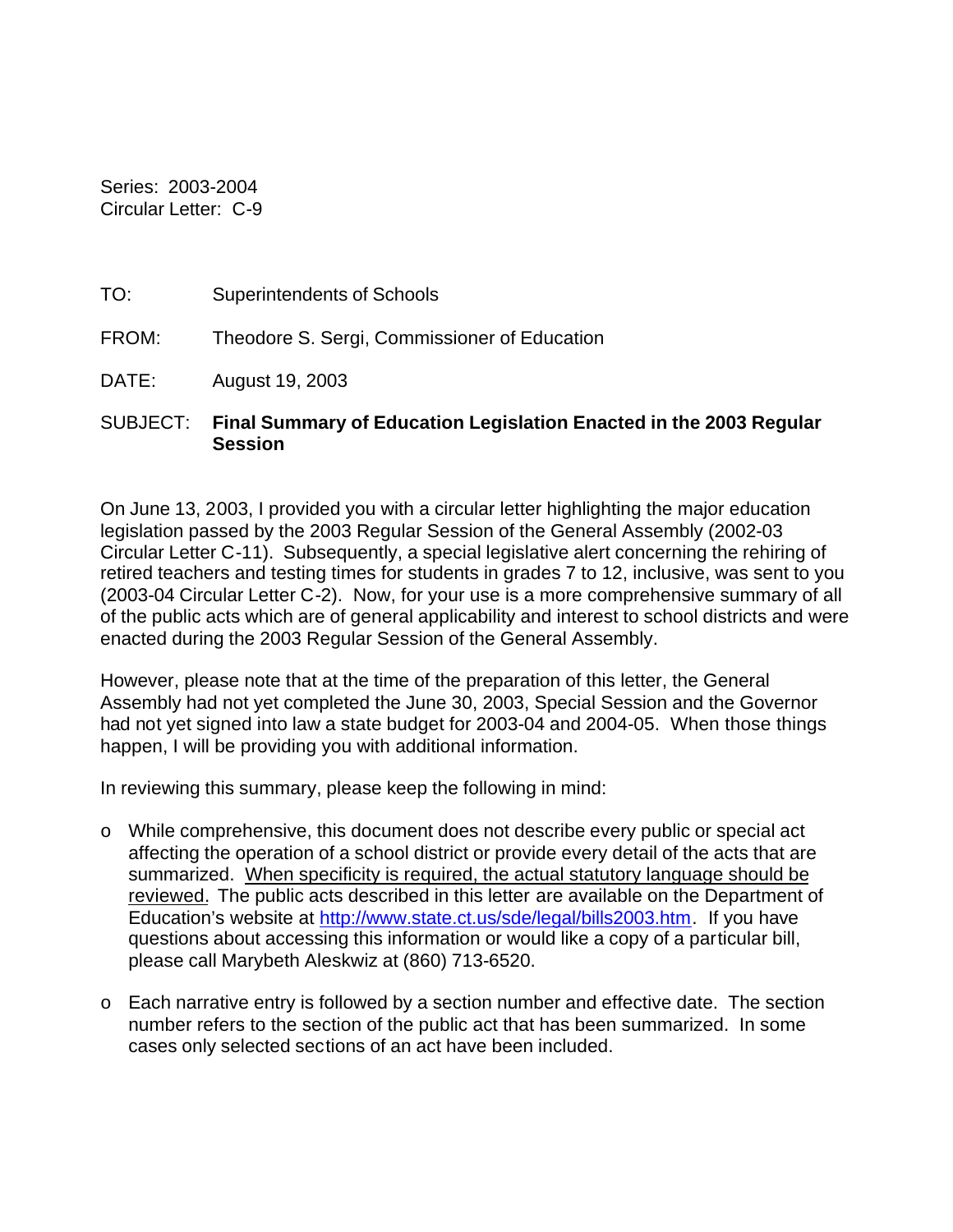Page 2 –

- o Selected public acts concerning matters under the jurisdiction of state agencies other than the Department of Education have been included for your information. Questions concerning those acts should be directed to the appropriate state agency.
- o P.A. means Public Act.

To assist you, also included are:

- o An index to key legislation; and
- o A table that lists the sections of the Connecticut General Statutes and public acts which have been amended or repealed by the summarized legislation (Attachment A).

Please use this circular letter as a supplement to the State Board of Education's book, Connecticut Education Laws as of January 1, 2001. Since that book also does not contain legislation enacted in 2001 and 2002, you may want to refer to the summaries of the education laws enacted in the 2001 and 2002 General Assembly Sessions (2001-02 Circular Letter C-7 dated August 17, 2001, and 2002-03 Circular Letter C-10 dated August 15, 2002). These circular letters are available on the department's website (www.state.ct.us/sde) under the heading "Commissioner."

If you have any questions about the new legislation, Department of Education staff members are ready and willing to help you. In most cases you will know from past experience whom to consult. However, if you do not know whom to contact or have general questions about this letter, please contact Attorney Katherine Nicoletti of the Office of Legal and Governmental Affairs at (860) 713-6520 or at: katherine.nicoletti@po.state.ct.us.

TSS:knb **Attachments**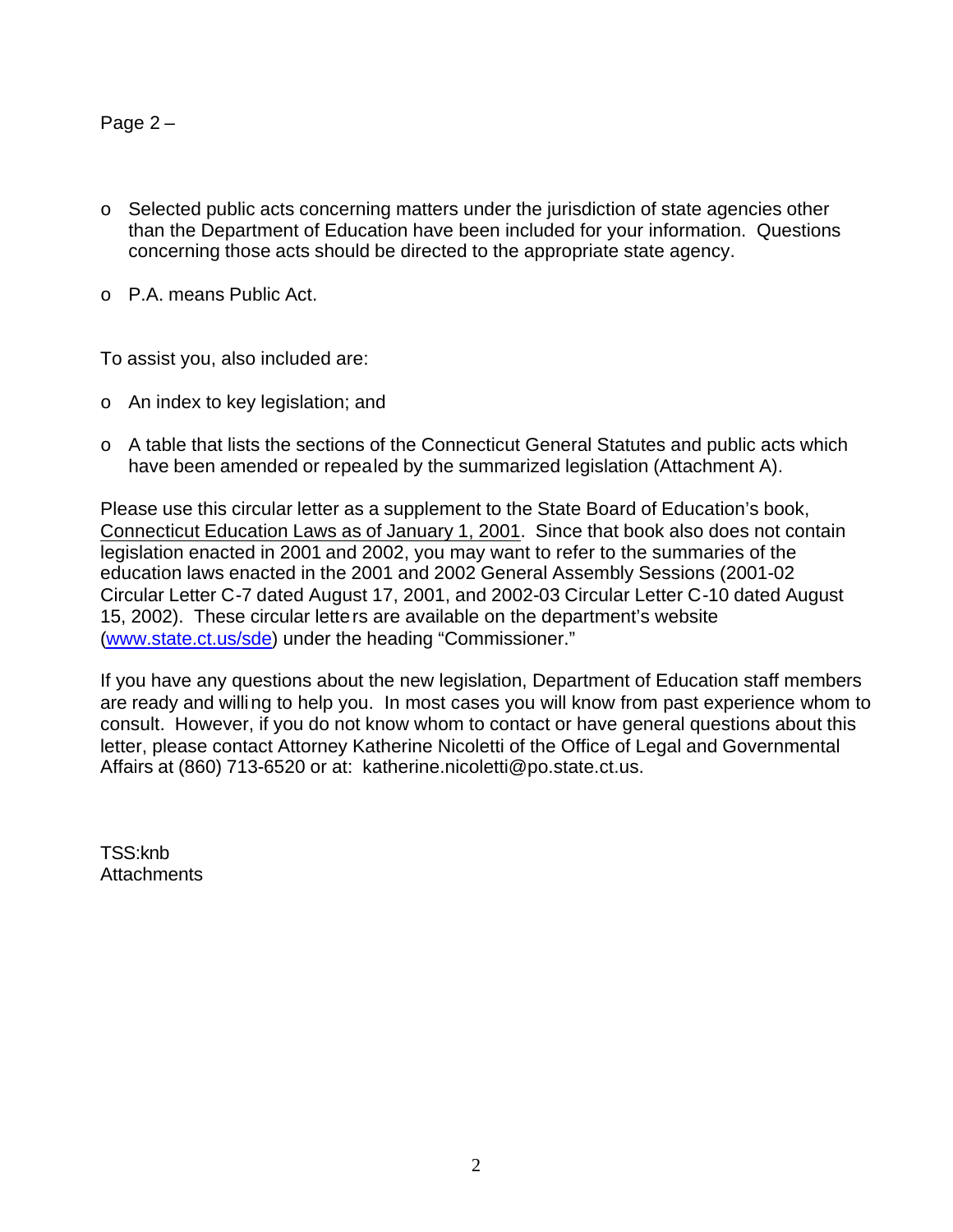# **INDEX TO KEY 2003 LEGISLATION**

## **ADULT EDUCATION**

| - 8 |
|-----|

# **DEPARTMENT OF EDUCATION (STATE BOARD OF EDUCATION)**

|                                                                               | 13 |
|-------------------------------------------------------------------------------|----|
| Birth-to-three teaching as nonpublic school teaching experience (P.A. 03-168) | 9  |
|                                                                               |    |
|                                                                               |    |
|                                                                               |    |
|                                                                               |    |
|                                                                               |    |
|                                                                               |    |

# **EDUCATORS**

| Beginning educator support and training program (P.A. 03-174). 10                |  |
|----------------------------------------------------------------------------------|--|
| Birth-to-three teaching as nonpublic school teaching experience (P.A. 03-168). 9 |  |
|                                                                                  |  |
|                                                                                  |  |
| Private sector specialists to teach in shortage areas (P.A. 03-66). 7            |  |
|                                                                                  |  |
|                                                                                  |  |
| Regulations concerning teacher certification (P.A. 03-168). 10                   |  |
|                                                                                  |  |
| Social workers licensed by Department of Public Health (P.A. 03-252) 19          |  |

# **GRANTS**

| School construction (see SCHOOL CONSTRUCTION, below) |  |
|------------------------------------------------------|--|
|                                                      |  |
|                                                      |  |

# **HEALTH**

| Automatic prefilled cartridge injectors, paraprofessionals and                   |  |
|----------------------------------------------------------------------------------|--|
|                                                                                  |  |
| Automatic prefilled cartridge injectors, student transportation (P.A. 03-211) 13 |  |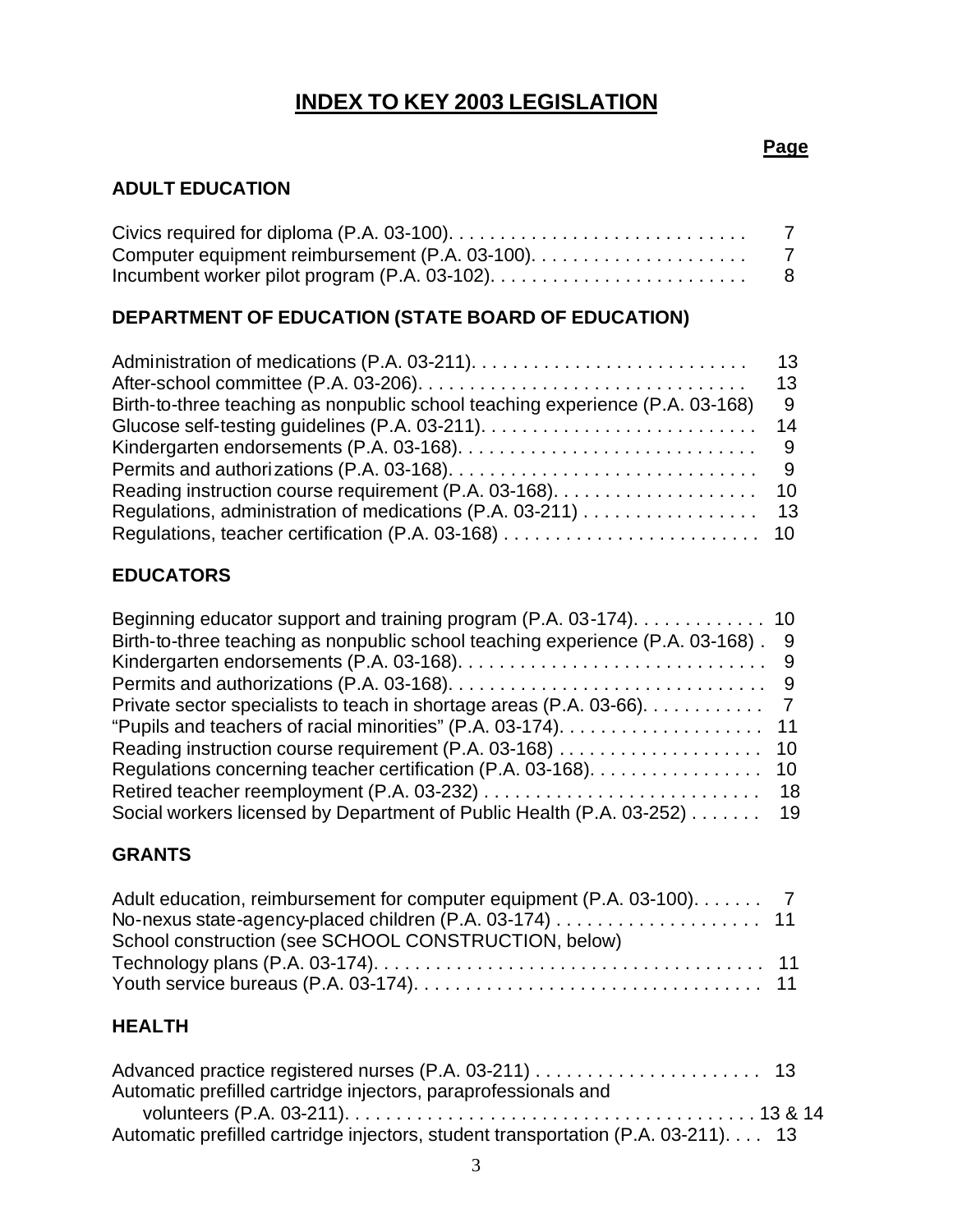# **HEALTH (Continued) Page 2014**

| Child day care services, religious educational activities $(P.A. 03-252) \ldots \ldots$ | 18              |
|-----------------------------------------------------------------------------------------|-----------------|
|                                                                                         | 14              |
|                                                                                         |                 |
| Immunization and health assessment reports (P.A. 03-211).                               | 14              |
|                                                                                         | 16              |
| Medication administration, paraprofessionals (P.A. 03-211).                             | 13              |
| Medication administration, physical and occupational therapists (P.A. 03-211).          | 13 <sup>°</sup> |
| Medication administration, regulations (P.A. 03-211)                                    | 13              |
|                                                                                         | 14              |
| Social workers licensed by Department of Public Health (P.A. 03-252)                    | 18              |

# **INTERDISTRICT PROGRAMS**

|  |  | OPEN Choice program lottery preferences (P.A. 03-168). |  |
|--|--|--------------------------------------------------------|--|
|  |  |                                                        |  |

# **PRIORITY SCHOOL DISTRICTS**

# **SCHOOL CONSTRUCTION**

| Indoor air quality emergencies, reimbursement for (P.A. 03-220). 16 |  |
|---------------------------------------------------------------------|--|
|                                                                     |  |
|                                                                     |  |
|                                                                     |  |
|                                                                     |  |
|                                                                     |  |

# **SCHOOL DISTRICTS**

| Adult education (see ADULT EDUCATION, above)                                   |    |
|--------------------------------------------------------------------------------|----|
| Beginning educator support and training program (P.A. 03-174).                 | 10 |
| Birth-to-Three program student notification (P.A. 03-174)                      | 9  |
|                                                                                |    |
|                                                                                | 6  |
|                                                                                | 17 |
|                                                                                | 16 |
| Fund raising for educational organizations (P.A. 03-178)                       | 12 |
| Grants (see GRANTS, above)                                                     |    |
| Health (see HEALTH, above)                                                     |    |
| Heating, ventilation and air conditioning operation and records (P.A. 03-220). | 17 |
| Immunizations, proof of for higher education institutions (P.A. 03-13)         | 6  |
|                                                                                | 17 |
|                                                                                | 16 |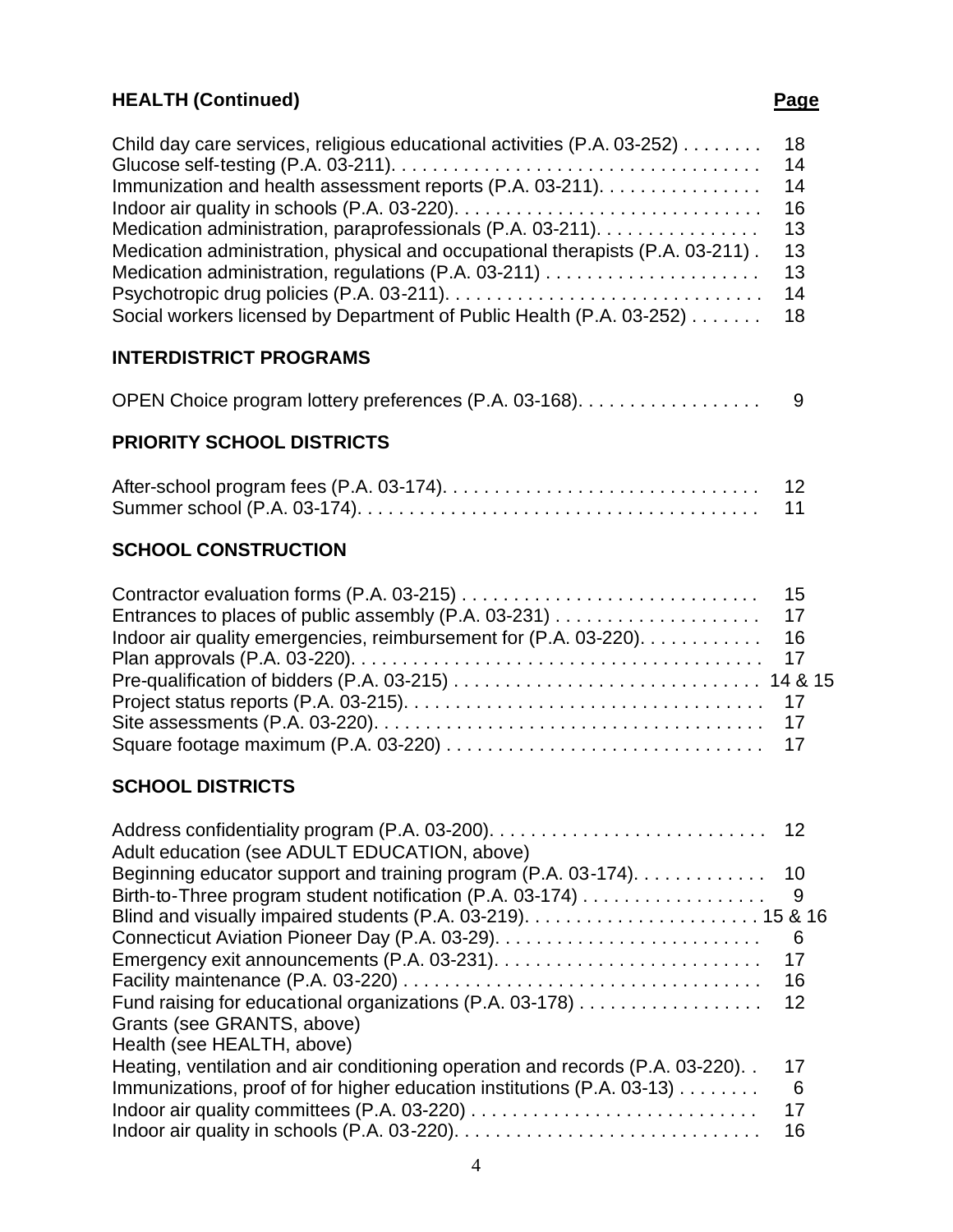### **SCHOOL DISTRICTS (Continued)** Page **Page 2014**

#### In-service training, exceptional children (P.A. 03-211) . . . . . . . . . . . . . . . . . . . . 14 Invasive plants (P.A. 03-136). . . . . . . . . . . . . . . . . . . . . . . . . . . . . . . . . . . . . . . . 8 Juneteenth Independence Day (P.A. 03-79). . . . . . . . . . . . . . . . . . . . . . . . . . . . 7 Kindergarten endorsements (P.A. 03-168) . . . . . . . . . . . . . . . . . . . . . . . . . . . . . 9 Paraprofessional wage payment schedules (P.A. 03-11) . . . . . . . . . . . . . . . . . . 6 Priority school districts (see PRIORITY SCHOOL DISTRICTS, above) Private sector specialists to teach in shortage areas (P.A. 03-66). . . . . . . . . . . . . 7 "Pupils and teachers of racial minorities" (P.A. 03-174). . . . . . . . . . . . . . . . . . . . 11 Retired teacher reemployment (P.A. 03-232) . . . . . . . . . . . . . . . . . . . . . . . . . . . 18 Safe driving practices courses (P.A. 03-171). . . . . . . . . . . . . . . . . . . . . . . . . . . . 10 Student health (see HEALTH, above) Students as poll workers on school days (P.A. 03-108). . . . . . . . . . . . . . . . . . . . 8 Student test administration (P.A. 03-168 and 03-174). . . . . . . . . . . . . . . . . . . . . 8 & 9 Technology plans (P.A. 03-174). . . . . . . . . . . . . . . . . . . . . . . . . . . . . . . . . . . . . . 11 Test scores, recording of (P.A. 03-174) . . . . . . . . . . . . . . . . . . . . . . . . . . . . . . . . 10 Transportation and cartridge injectors (P.A. 03-211) . . . . . . . . . . . . . . . . . . . . . . 13

## **SPECIAL EDUCATION**

| Blind, disabled or mentally retarded person, crime of abuse of a (P.A. 03-267). . 19 |  |
|--------------------------------------------------------------------------------------|--|
| Individualized education programs in juvenile delinquency case                       |  |
|                                                                                      |  |
|                                                                                      |  |
|                                                                                      |  |

## **STUDENTS**

|                                                                                 | 12    |
|---------------------------------------------------------------------------------|-------|
| Automatic prefilled cartridge injectors, paraprofessionals and volunteers       |       |
|                                                                                 |       |
| Automatic prefilled cartridge injectors, student transportation (P.A. 03-211).  | 13    |
| Birth-to-Three program student notification (P.A. 03-174).                      | 9     |
|                                                                                 |       |
| Blind, disabled or mentally retarded person, crime of abuse of a (P.A. 03-267). | 19    |
| Health (see HEALTH, above)                                                      |       |
| Immunizations, proof of for higher education institutions (P.A. 03-13).         | 6     |
| Individualized education programs in juvenile delinquency case reports          |       |
|                                                                                 |       |
| OPEN Choice program lottery preferences (P.A. 03-168).                          | 9     |
|                                                                                 | 8     |
|                                                                                 | 11    |
|                                                                                 | 10    |
|                                                                                 | 6     |
|                                                                                 | 8 & 9 |
|                                                                                 | 10    |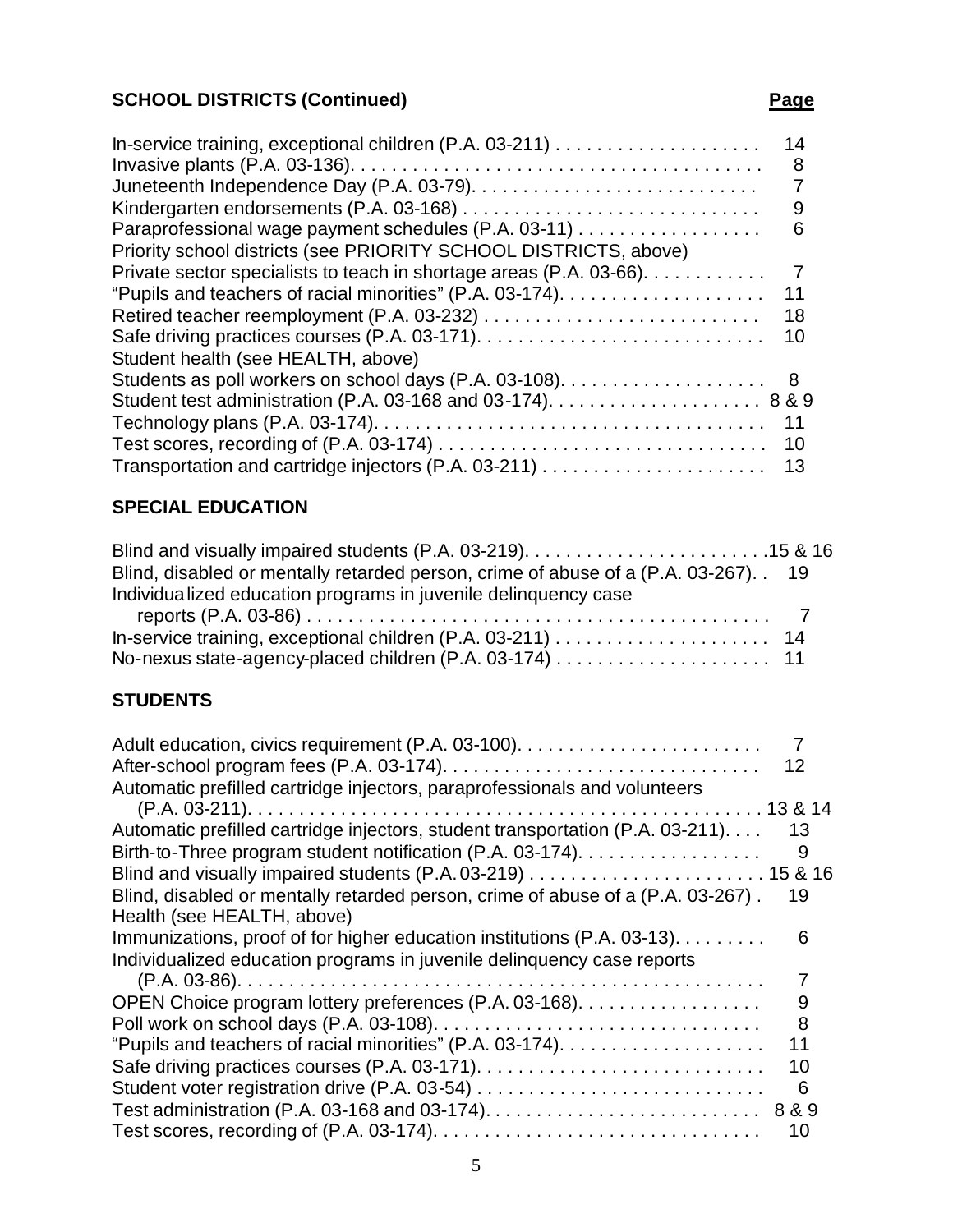# **PUBLIC ACTS REGULAR SESSION**

# **P.A. 03-11 AN ACT CONCERNING PARAPROFESSIONALS**

o Allows boards of education and bargaining representatives for certain paraprofessionals to include in collective bargaining agreements **schedules for wage payments** that differ from the schedules required under state labor laws for employees generally. The paraprofessionals to whom this applies are those who hold positions that do not require a certificate issued by the State Board of Education and who serve as instructional or administrative assistants. Under existing law, collective bargaining agreements for certified employees of boards of education can already include such different wage payment schedules (Sec. 1, effective July 1, 2003).

## **P.A. 03-13 AN ACT CONCERNING PROOF OF IMMUNIZATION AGAINST MEASLES AND RUBELLA**

o Provides that students who (1) have graduated from a public or nonpublic high school in Connecticut in 1999 or later and (2) when enrolled in school, were not exempt from offering **proof of immunization** for religious reasons or because immunization would be medically contraindicated do not have to provide proof of such immunizations before being permitted to enroll in an **institution of higher education** in the state (Sec. 1, effective July 1, 2003).

# **P.A. 03-29 AN ACT CONCERNING CONNECTICUT AVIATION PIONEER DAY**

 $\circ$  Provides that the Governor shall proclaim May 25<sup>th</sup> of each year to be Connecticut **Aviation Pioneer Day** to commemorate and to honor Igor I. Sikorsky (Sec. 1, effective April 25, 2003).

#### **P.A. 03-54 AN ACT ESTABLISHING AN OFFICIAL STATE-WIDE STUDENT VOTER REGISTRATION DRIVE**

o Requires the Secretary of the State to annually designate a period of time between January 1<sup>st</sup> and May 31<sup>st</sup> for a **statewide student voter registration drive** (Sec. 1, effective October 1, 2003).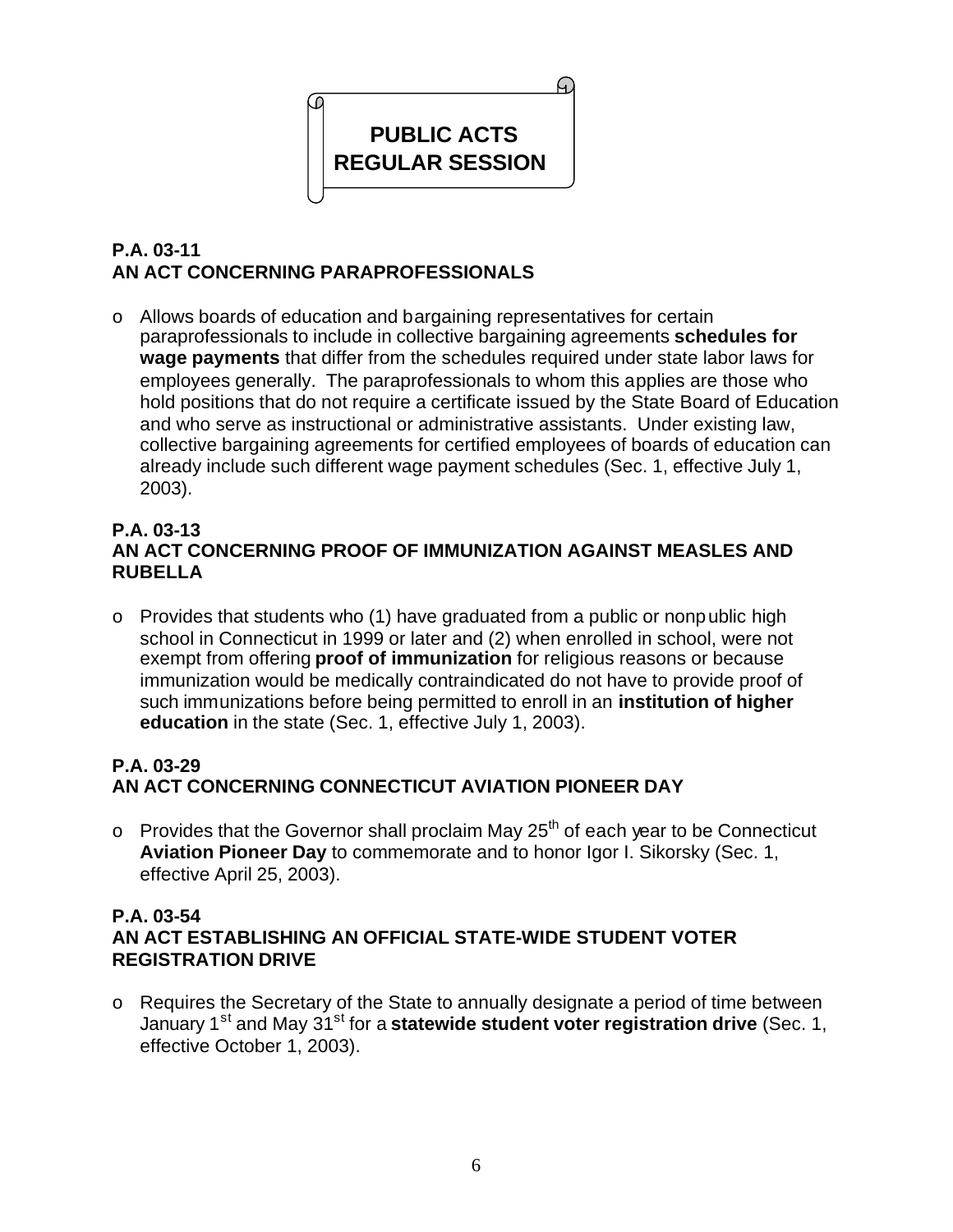#### **P.A. 03-66 AN ACT CONCERNING DONATION OF TEACHING SERVICES BY PRIVATE SECTOR SPECIALISTS**

o Allows boards of education that elect to expand their **academic offerings in areas identified** by the Labor Commissioner and Office of Workforce Competitiveness **as workforce shortages** to solicit and use, under certain conditions, qualified private sector specialists, not necessarily certified to teach, whose services to teach in such shortage areas have been donated by business firms (Sec. 1, effective July 1, 2003).

# **P.A. 03-79 AN ACT DESIGNATING JUNETEENTH INDEPENDENCE DAY**

 $\circ$  Provides that the Governor shall proclaim the Saturday that is closest to June 19<sup>th</sup> of each year to be **Juneteenth Independence Day** in recognition of the formal emancipation of enslaved African-Americans pursuant to General Order No. 3 of June 19, 1865, in Galveston, Texas (Sec. 1, effective June 3, 2003).

#### **P.A. 03-86 AN ACT CONCERNING SPECIAL EDUCATION SERVICES FOR CHILDREN IN THE JUVENILE JUSTICE SYSTEM**

o Requires juvenile probation officers to include a child's **individualized education program** (IEP), if there is one, in their reports to the court prior to the disposition of a delinquency case (Sec. 1, effective October 1, 2003).

# **P.A. 03-100 AN ACT CONCERNING ADULT EDUCATION**

- o Eliminates the limitation that a board of education's adult education expenditures eligible for state reimbursement for **computer equipment** in any fiscal year not exceed 5% of the board's total eligible expenditures for adult education for the year (Sec. 2, effective July 1, 2003).
- o Requires students who receive adult education diplomas on and after July 1, 2004, to have completed at least a **one-half credit course in civics and American government** as part of the three adult education credits required in social studies. The total minimum number of adult education credits for such a diploma has not been increased (Sec. 3, effective July 1, 2003).
- o Makes a technical change and in the adult education grant formula eliminates two **bonus provisions** for which no district has ever qualified (Secs. 1 and 4, effective July 1, 2003).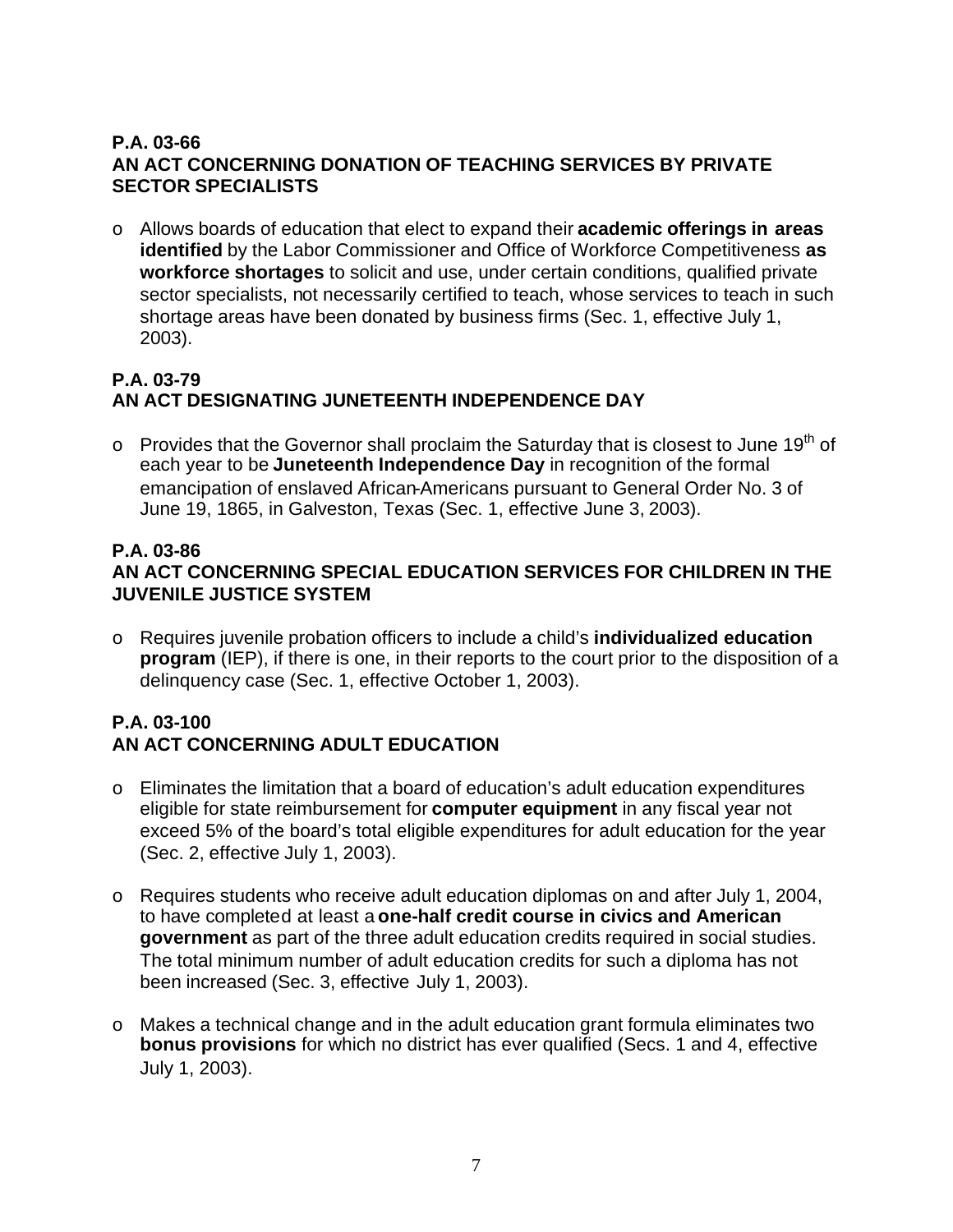#### **P.A. 03-102 AN ACT CONCERNING ADULT EDUCATION AND WORKFORCE DEVELOPMENT**

 $\circ$  Requires the Connecticut Employment and Training Commission to establish a pilot program to allow a regional workforce development board to expand an existing adult education program operated by a board of education to enable **incumbent workers** to participate in the adult education program. For purposes of this act, "incumbent workers" means individuals who need additional skills, training or education in order to upgrade their employment (Sec. 1, effective July 1, 2003).

#### **P.A. 03-108 AN ACT CONCERNING SERVICE BY STUDENTS AS OFFICIAL CHECKERS AT POLLING PLACES**

o Allows a United States citizen who is 16 or 17 years of age to be appointed as a **checker, translator or voting machine tender** in an election or primary after (1) attending poll worker training and (2) receiving the written permission of a parent, guardian or school principal if the person is a secondary school student and is to be appointed to work on a day when school is in session (Sec. 1, effective July 1, 2003).

*(For further information about this public act, please contact your local registrar of voters.)* 

#### **PUBLIC ACT 03-136 AN ACT CONCERNING INVASIVE PLANTS**

o Prohibits, and provides penalties for, the importation, moving, selling, purchasing, possessing, cultivation or distribution of any of the seven **invasive plants** listed in the act (Secs. 8 and 9, effective June 26, 2003).

#### **P.A. 03-168 AN ACT CONCERNING THE FEDERAL NO CHILD LEFT BEHIND ACT AND TEACHER CERTIFICATION**

<sup>o</sup>Aligns state law with the **testing requirements** of the federal No Child Left Behind (NCLB) Act by (1) adding annual statewide mastery tests for public school students in grades 3, 5 and 7 beginning in the 2005-06 school year and (2) specifying that (A) beginning in 2005-06, the statewide mastery tests for students in grades 3 to 8, inclusive, and 10 shall measure skills in reading, writing and mathematics, and (B) beginning in 2007-08, students in grades 5, 8 and 10 shall also take an annual mastery test in science (Sec. 1, effective July 1, 2003).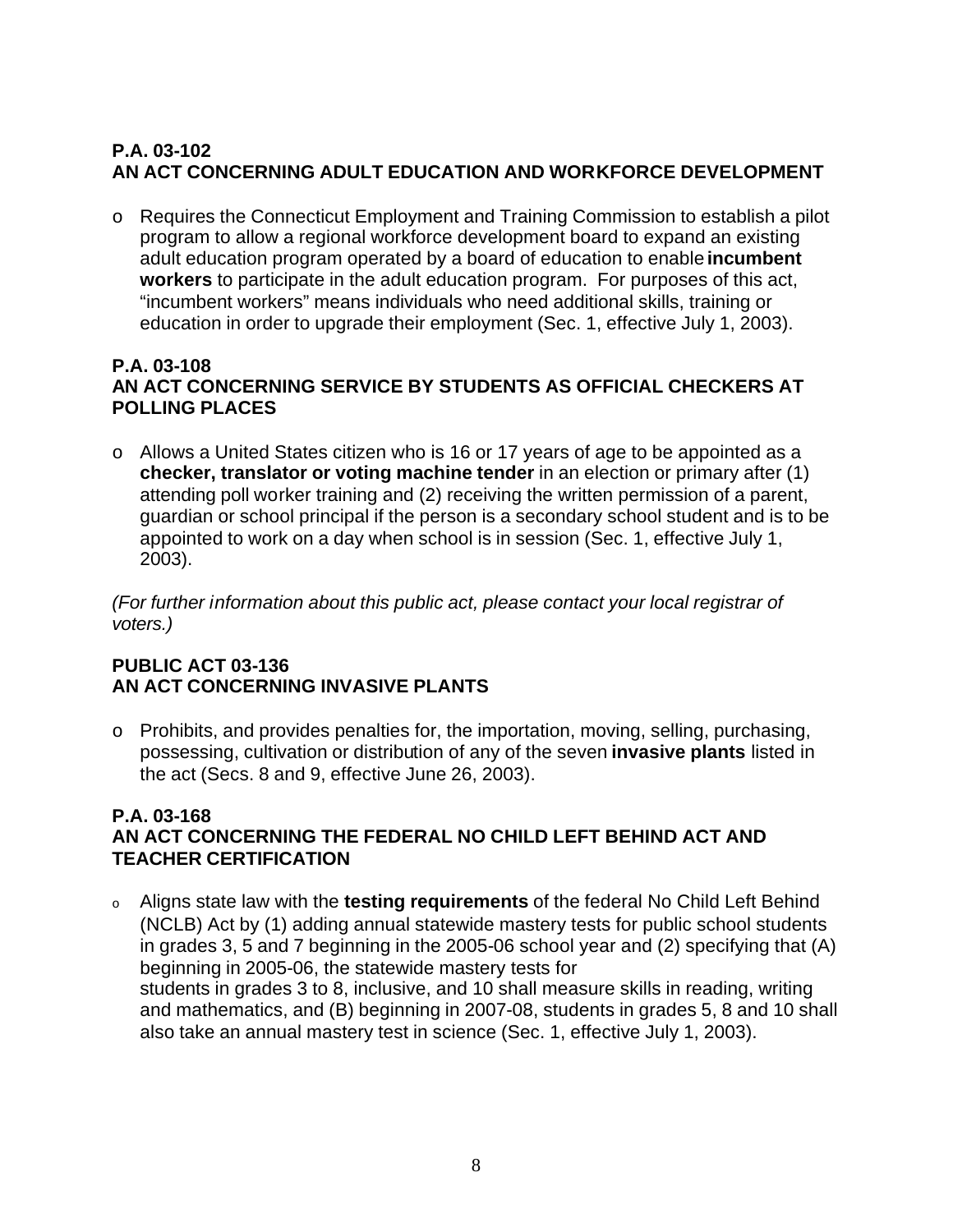#### **P.A. 03-168 (continued)**

- o Moves the **time for administering** all statewide mastery tests from the fall to **April**  beginning in the 2005-06 school year (Sec. 1, effective July 1, 2003).
- o Specifies that the additional **costs** of conforming the state's testing to meet the NCLB Act shall be paid exclusively from federal funds received pursuant to the NCLB Act and requires the General Assembly's Education Committee to evaluate and report by February 1, 2004, on the estimated additional costs to the state and boards of education to comply with the NCLB Act (Sec. 1, effective July 1, 2003).
- o Amends the **OPEN Choice program lottery** process to provide a preference for students attending schools identified under the NCLB Act as needing improvement. This preference is in addition to a preference already given to siblings and students who would otherwise attend a school that has lost its accreditation (Sec. 2, effective July 1, 2003).
- o Authorizes certain teachers (those with endorsements to teach elementary education or comprehensive special education) to teach **kindergarten** (Sec. 3, effective June 26, 2003).
- o Provides that for purposes of the issuance of certificates, permits and authorizations by the State Board of Education, teaching experience in approved nonpublic schools shall include **teaching experience in birth-to-three programs** approved by the Department of Mental Retardation (Sec. 3, effective June 26, 2003).
- o Extend the following provisions concerning individuals who hold certificates issued by the State Board of Education to include individuals who hold **permits and authorizations** issued by the State Board of Education:
	- 1. The denial of issuance or reissuance of certificates to applicants convicted of enumerated offenses (Sec. 5, effective July 1, 2003);
	- 2. Copies of reports concerning abuse by certified school employees to be sent to the Commissioner of Education (Sec. 6, effective July 6, 2003); and
	- 3. The requirement that the Department of Children and Families notify the state agency responsible for the issuance of a certificate, and provide records, when the Commissioner of Children and Families has reasonable cause to believe that a child has been abused by a certified staff member of a public or private institution or facility providing care for children or private school (Sec. 7, effective July 1, 2003).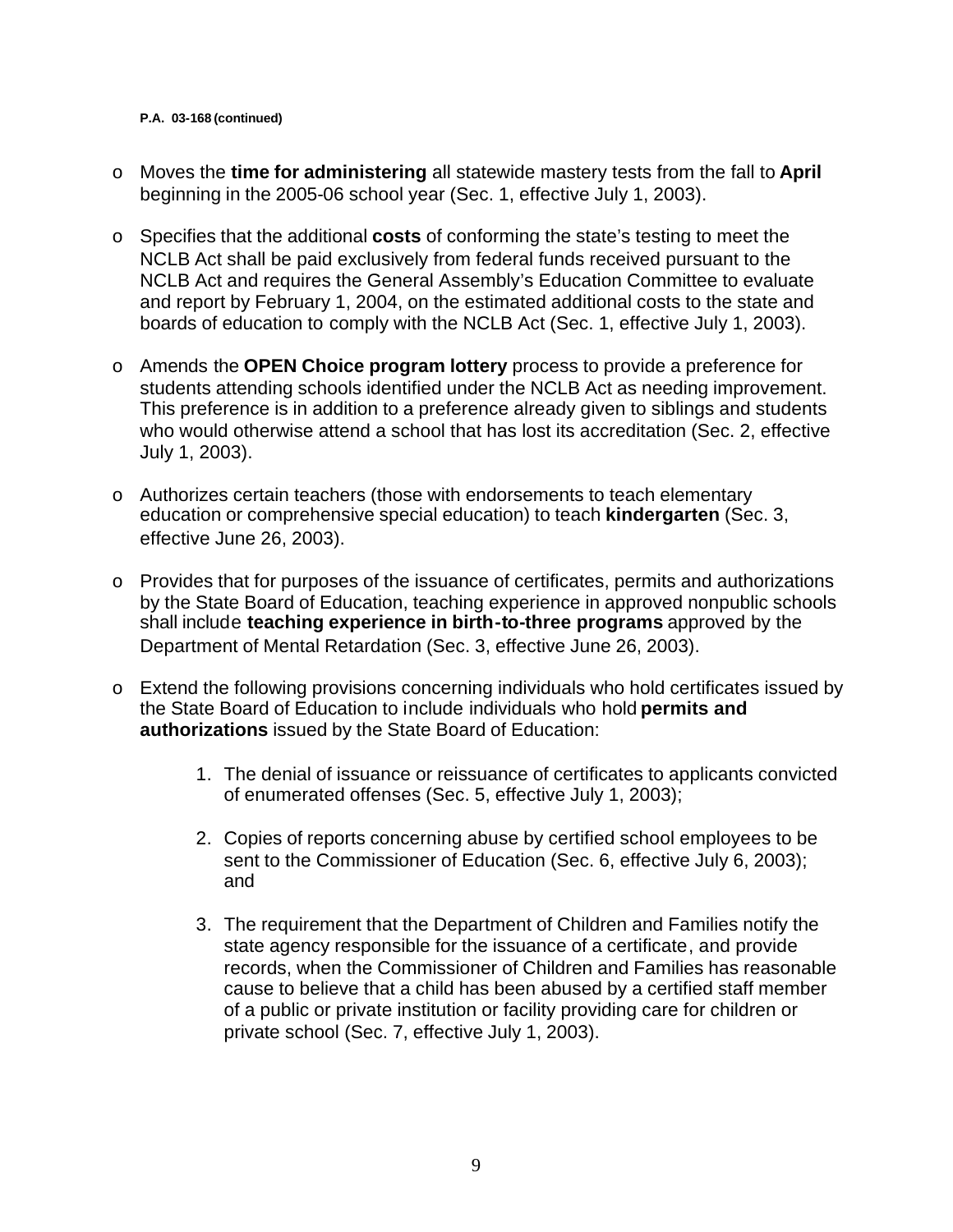#### **P.A. 03-168 (continued)**

- o Postpones for one year, from July 1, 2003, to July 1, 2004, the requirement that in order to obtain an initial educator certificate with an early childhood nursery through grade three or an elementary endorsement the individual must have completed a comprehensive **reading instruction course** comprised of not less than 6 semester hours (Sec. 4, effective July 1, 2003).
- o Specifies that the Department of Education is to continue to operate until January 1, 2005, under **teacher certification regulations** in effect on June 26, 2003, and is not to operate under the regulations that were to become effective on July 1, 2003 (Sec. 8, effective June 26, 2003).

#### **P.A. 03-171 AN ACT CONCERNING THE OPERATION OF MOTORCYLES AND IMPOSING LIMITATIONS ON LICENSED MOTOR VEHICLE AND MOTORCYCLE OPERATORS WHO ARE SIXTEEN OR SEVENTEEN YEARS OF AGE**

o Expands the **safe driving practices course** all persons 16 and 17 years of age must complete in order to obtain a motor vehicle operator's license from five to eight hours, and the alcohol and drug impact component of the course from two to four hours, and makes other changes concerning the issuance of motor vehicle operator's permits and licenses (Sec. 1, effective October 1, 2003, but not applicable to persons sixteen or seventeen years of age who applied for a learner's permit on or before October 1, 2003, and amended by Sec. 20 of P.A. 03-265).

*(For further information about this public act, please contact Lieutenant Willie Mack of the Department of Motor Vehicles at (203) 805-6092.)* 

## **P.A. 03-174 AN ACT CONCERNING MINOR REVISIONS TO THE EDUCATION STATUTES**

- o Allows school districts to include **student scores** on each part of the 10<sup>th</sup> grade Connecticut Academic Performance Test (CAPT) on students' permanent records and transcripts and specifies that (1) certification of having met or exceeded the mastery goal level on any part of the test must be made on the permanent record and transcript and (2) a student who meets or exceeds such goal on any part shall be issued a certificate of mastery for that part (Sec. 1, effective July 1, 2003).
- o Amends statutes concerning the **Beginning Educator Support and Training**  (BEST) Program to make technical changes and to:
	- 1. Clarify and extend the deadline for newly certified teachers to achieve a satisfactory evaluation on a professional knowledge clinical assessment;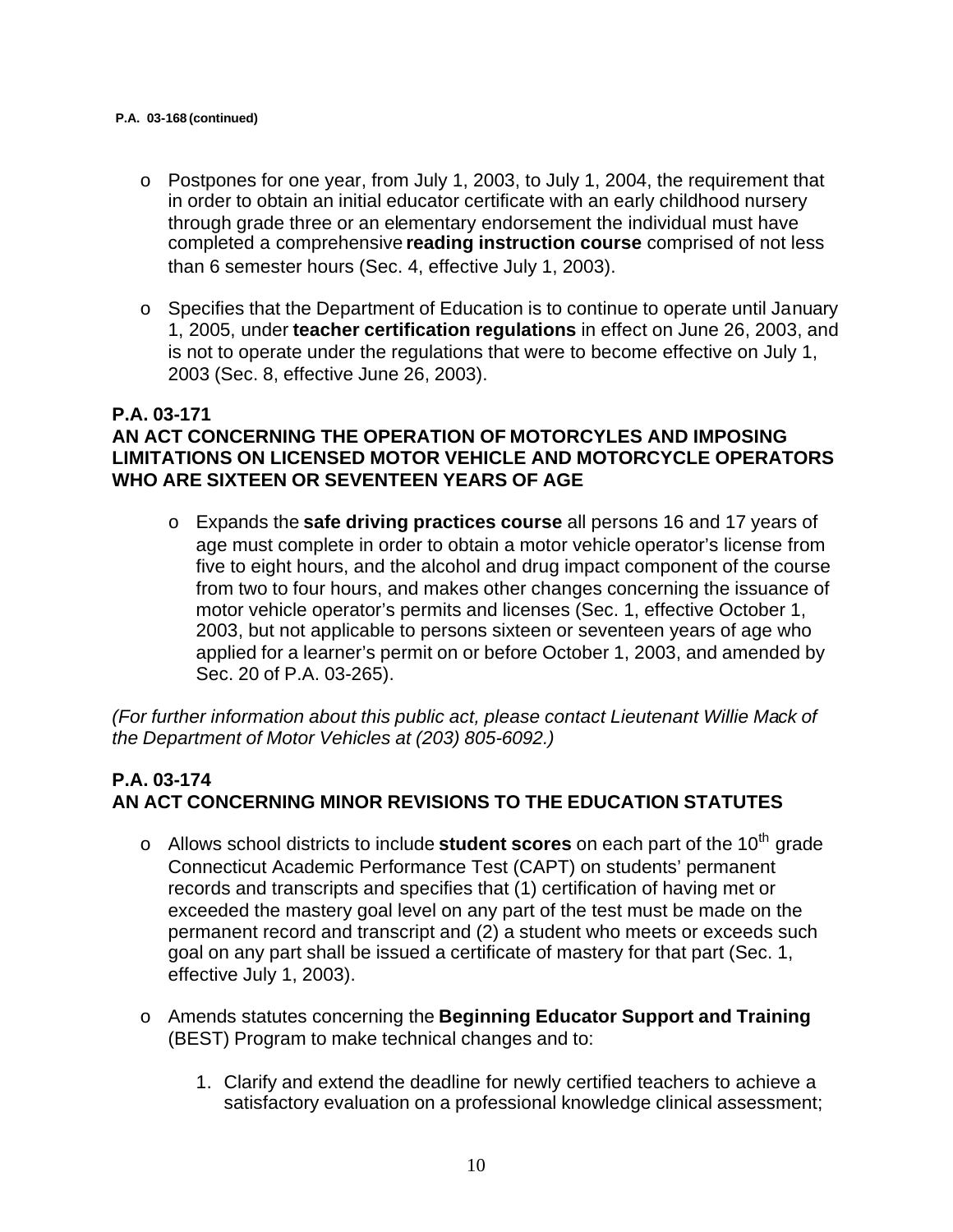#### **P.A. 03-174 (continued)**

- 2. Allow the Commissioner of Education to extend the deadline described above, for good cause, for a period of time not exceeding two years. Formerly, the Commissioner could extend it for only one year; and
- 3. Provide that beginning teachers must be assessed by educators with teaching experience in the same general subject area as the beginning teacher. Formerly, the statute provided that beginning teachers did not have to be assessed by a certified teacher with an endorsement in the same general subject area (Secs. 2 and 3, effective July 1, 2003).
- o Amends the definition of **"pupils and teachers of racial minorities"** to include individuals whose ethnicity is defined as Hispanic or Latino by the federal Office of Management and Budget for use by the Bureau of Census of the United States Department of Commerce (Sec. 4, effective July 1, 2003).
- o Provides that the **administration in grades 7 to 12, inclusive, of** the Connecticut **mastery tests** and the Connecticut Academic Performance Test shall **not be earlier than 9:00 a.m.** (Sec. 5, effective July 1, 2003).
- o Eliminates a requirement that the Office of Policy and Management annually send a copy of each town's **preliminary equalized net grand list** to the State Board of Education and makes technical changes concerning the education cost sharing (ECS) formula (Secs. 6 and 7, effective July 1, 2003).
- o Changes the deadlines for administering state **grants for no-nexus stateagency-placed special education students** to (1) give districts until
- o March 1, rather than February 1, to submit claims for additional children or costs not included in their December 1 filing and (2) specify that the state pay the balance of the grants in May, rather than April, with the state continuing to pay 75% of the costs in February (Sec. 8, effective July 1, 2003).
- o Specifies that it is within available appropriations that priority school districts are to require students who fail to reach the statewide standard for remedial assistance on the 6<sup>th</sup> grade mastery examination to attend **summer school** (Sec. 9, effective July 1, 2003).
- o Provides that in order for a board of education to apply for a grant to improve the use of information technology in its schools, it must have a **technology plan** developed and updated in the three-year, rather than two-year, period preceding the date of application for grant funds (Sec. 10, effective July 1, 2003).
- o Allows new applicants to be eligible for **youth service bureau grants** if they meet certain conditions (Sec. 11, effective July 1, 2003).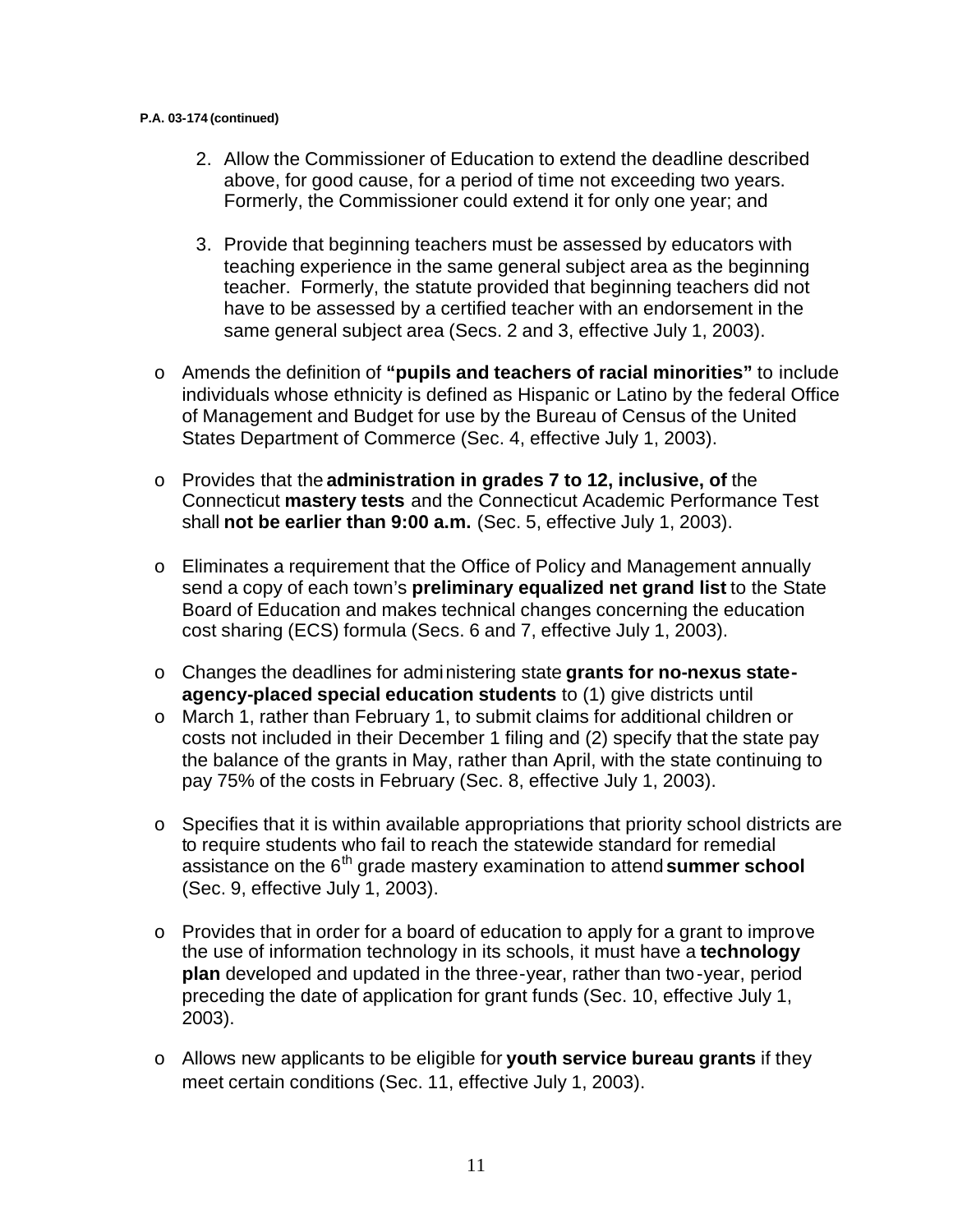#### **P.A. 03-174 (continued)**

- o Makes a technical change concerning certain State Board of Education **reports to the Governor and General Assembly** (Sec. 12, effective June 26, 2003).
- o Provides that the **Birth-to-Three** program include a system for notifying boards of education not later than January  $1<sup>st</sup>$  of each year of any child who resides in the school district, participates in the program and will attain the age of three during the next fiscal year (Sec. 13, effective October 1, 2003).
- o Allows a priority school district to charge **fees for participation in after-school academic enrichment, support or recreational programs** funded by state grants for extended school building hours provided (1) the fees are calculated on a sliding scale based on ability to pay and do not exceed 75% of the average cost of participation and (2) no student is excluded from participation in such programs based on an inability to pay a fee (Sec. 14, effective July 1, 2003).
- o Makes employees who hold **durational shortage area permits** (DSAPs) and are employed in positions requiring such a permit part of the teachers' unit for purposes of collective bargaining (Sec. 15, effective July 1, 2003).

## **P.A. 03-178 AN ACT CONCERNING CHARITABLE BINGO AND SEALED TICKET SALES**

o Allows the Division of Special Revenue to issue permits to educational organizations, among others, to sell **sealed tickets** in conjunction with any social function or event sponsored or conducted by such organization as a way to raise money (Sec. 2, effective October 1, 2003).

*(For further information about this public act, please contact the Division of Special Revenue at 1-800-338-6331.)* 

## **P.A. 03-200 AN ACT CONCERNING AN ADDRESS CONFIDENTIALITY PROGRAM**

o Establishes an **address confidentiality program** in the Secretary of the State's Office to provide a substitute mailing address for certain crime victims who wish to keep their residential addresses confidential because of safety concerns and includes, but is not limited to, an amendment to the state Freedom of Information Act (FOIA) to provide that nothing in the FOIA shall be construed to require disclosure of the residential, work or school address of any participant in the program (Secs. 1 to 17, inclusive, effective January 1, 2004).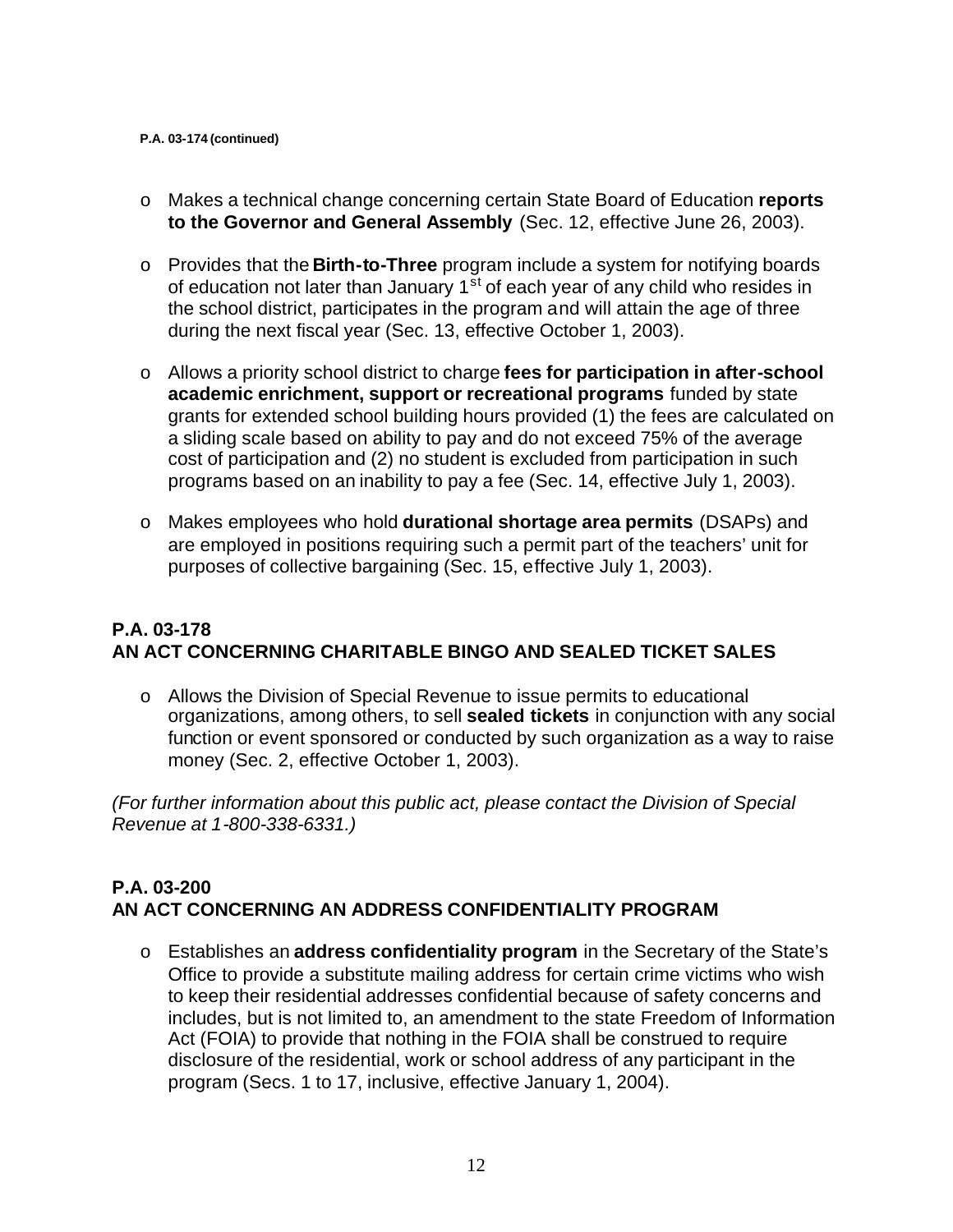#### **P.A. 03-206 AN ACT CONCERNING AFTER SCHOOL PROGRAMS**

o Requires the Commissioner of Education, in consultation with others, to establish an **after-school committee** to, not later than February 1, 2004, report its findings on after-school programs. The report may include recommendations concerning matters including, but not limited to (1) the identification of existing state, federal and private resources to support and sustain after-school programs and (2) methods and practices to encourage training and local technical assistance with respect to after-school programs (Sec. 1, effective July 9, 2003).

#### **P.A. 03-211 AN ACT CONCERNING THE PROVISION OF MEDICAL CARE FOR STUDENTS' HEALTH CARE NEEDS**

- o Provides that boards of education may not deny a student access to **school transportation** solely due to a student's need to carry an **automatic prefilled cartridge injector** or similar equipment used to administer epinephrine to treat allergic reactions (Sec. 1, effective July 1, 2003).
- o Adds advanced practice registered nurses (APRNs) to the list of licensed practitioners who may submit written notices **restricting a student's physical activity** in school (Sec. 2, effective July 1, 2003).
- o Adds licensed **physical or occupational therapists** employed by school districts to the categories of school personnel who may administer **medications to students** under certain conditions (Sec. 4, effective July 1, 2003).
- o Transfers from the Department of Public Health to the State Board of Education the responsibility for promulgating **regulations** specifying the conditions under which a coach of intramural and interscholastic athletics may administer medications, requires the State Board to adopt regulations (1) specifying the conditions and procedures for the **administration of medication** by school personnel to students and (2) specifying the condition for self administration of medication by students, and makes technical changes regarding the administration of medications in schools and the adoption of regulations concerning the qualifications of school nurses (Secs. 3 to 5, inclusive, effective July 1, 2003).
- o Allows an **identified school paraprofessional** under certain conditions to administer medications including, but not limited to, medication administered with an automatic prefilled cartridge injector, to a specific student with a medically diagnosed allergic condition that may require prompt treatment in order to protect the student against serious harm or death (Sec. 4, effective July 1, 2003).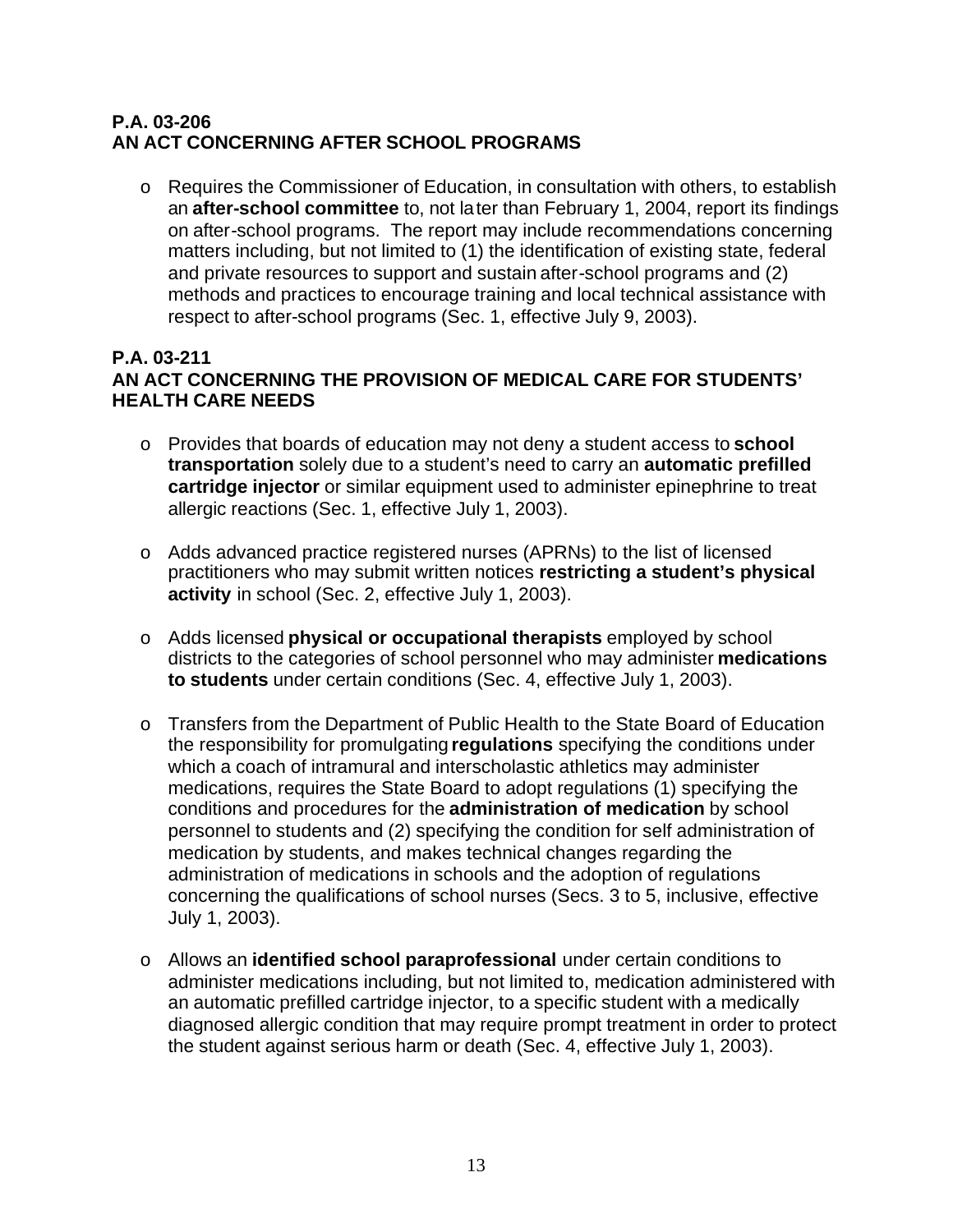#### **P.A. 03-211 (continued)**

- o Gives licensed physical and occupational therapists and school paraprofessionals authorized to administer medications **immunity from liability**  for negligent acts or omissions in administering medications. Formerly, only nurses, principals, teachers and coaches had this immunity (Sec. 4, effective July 1, 2003).
- o Specifies that **in-service training programs** for certified school personnel on the growth and development of exceptional children must include, but not be limited to, information on the growth and development of **children with attention-deficit hyperactivity disorder or learning disabilities** (Sec. 6, effective July 1, 2003).
- o Provides that (1) no board of education may prohibit **glucose self-testing by students with diabetes** who have a written order from a physician or
- o APRN stating the need and capability of the child to conduct self-testing and (2) the Commissioner of Education is to develop guidelines for
- o policies and practices for glucose self-testing by students (Sec. 7, effective July 1, 2003).
- $\circ$  Clarifies and expands statutory provisions requiring boards of education to adopt and implement policies prohibiting school personnel from recommending the use of **psychotropic drugs for children** (Sec. 8, effective July 1, 2003).
- o Specifies that health care providers who provide **immunizations and health assessments** required for children seeking to enroll, or enrolled, in public schools must give reports of such immunizations and assessments to designated school representatives (Sec. 9, effective July 1, 2003).
- o Immunizes from civil liability certain **nonprofit corporations and volunteers**  associated with programs offered by such corporations to children 16 years of age and younger when, under specified conditions, a volunteer uses an **automatic prefilled cartridge injector** on a child participating in such a program who is in apparent need of an injection as an emergency first aid response to an allergic reaction (Sec. 10, effective July 1, 2003).

#### **P.A. 03-215 AN ACT CONCERNING STATE CONSTRUCTION CONTRACTS**

o Provides that on and after October 1, 2004, **no person may bid** on a contract, except for certain projects undertaken and controlled by the University of Connecticut, for the construction, reconstruction, alteration, remodeling, repair or demolition of any public building for work by the state or a municipality, which is estimated to cost more than \$500,000 and is paid for, in whole or in part, with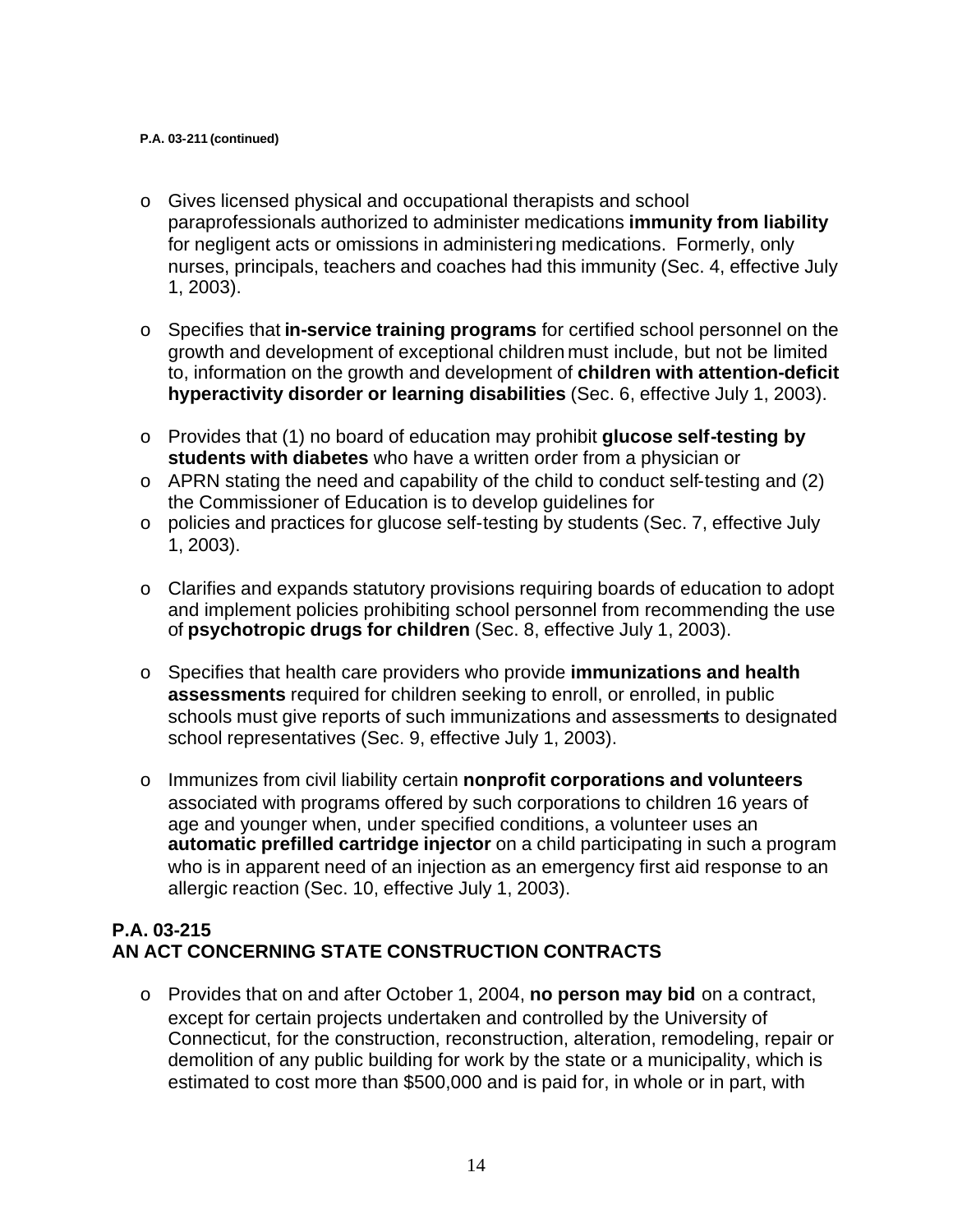state funds, **unless the person is pre-qualified** by the Department of Administrative Services (Sec. 1, effective October 1, 2004; Sec. 3, effective July 1, 2004, and amended by Sec. 129 of P.A. 03-278).

- o Effective October 1, 2004, requires each public agency, as defined by the Freedom of Information Act (includes towns and boards of education) to:
	- 1. Complete and submit to the Commissioner of Administrative Services a **standard contractor evaluation form** (to be established in regulations adopted by the Commissioner of Administrative Services) after completion of a building project under the agency's control if the building project is funded in whole or in part by state funds; and
	- 2. Upon 50% completion of any building project under a public agency's control, advise the contractor in writing of the agency's **preliminary evaluation** of the contractor's performance on the project (Sec. 4, effective October 1, 2004, and amended by Sec. 130 of P.A. 03-278).
- o Provides that not later than January 1, 2004, and annually thereafter, each awarding authority shall (1) prepare a **report on the status of any ongoing project** for the construction, reconstruction, alteration, remodeling, repair or demolition of any public building which is estimated to cost more than five hundred thousand dollars and is paid for, in whole or in part, with state funds and (2) submit the report to the Governor and the joint standing committees of the General Assembly having cognizance of matters relating to government administration and finance, revenue and bonding in accordance with Section 11- 4a of the Connecticut General Statutes (Sec. 6, effective January 1, 2004).

(*This public act has a number of new requirements, not all of which have been summarized above. Consequently, the act itself needs careful review and you may want to consult with your local board of education attorney for clarification of how this act applies to your district. For further information about the provisions concerning the pre-qualification of contractors, you may contact Carlos Velez of the Department of Administrative Services at carlos.velez@po.state.ct.us.*)

#### **P.A. 03-219 AN ACT IMPLEMENTING THE RECOMMENDATIONS OF THE LEGISLATIVE PROGRAM REVIEW AND INVESTIGATIONS COMMITTEE RELATIVE TO THE FUNDING OF EDUCATIONAL SERVICES FOR CHILDREN WHO ARE BLIND OR VISUALLY IMPAIRED**

o Establishes a **new funding structure,** including the elimination of payments to specialized facilities within or outside of the state, for the provision of educational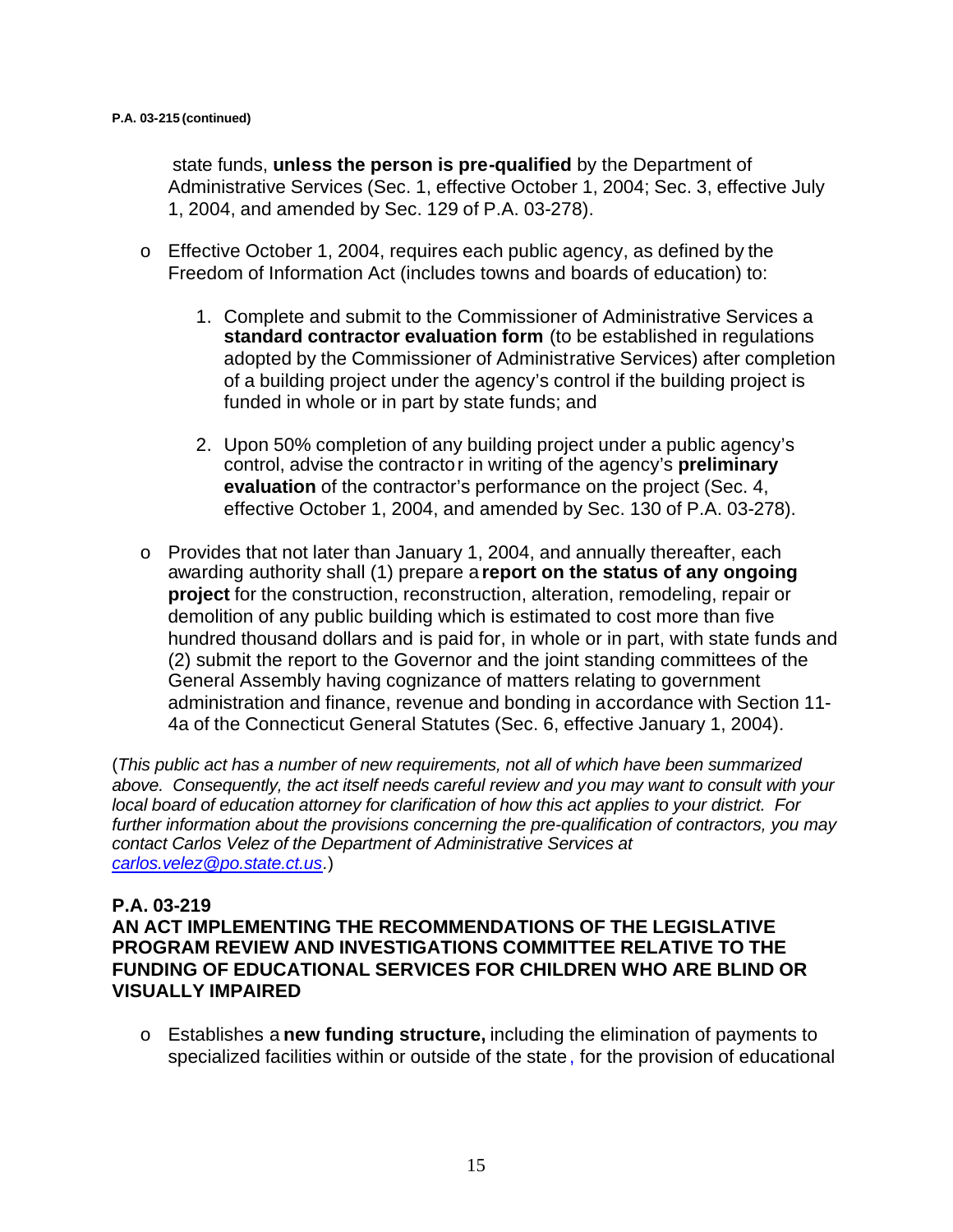#### **P.A. 03-219 (continued)**

services to children who are blind or visually impaired (Sec. 1, effective July 1, 2003).

- o Requires the Board of Education and Services for the Blind (BESB) to provide, upon written request from any interested school district, the services of **teachers of the visually impaired**, based on the levels established in individualized education programs (IEPs) (Sec. 1, effective July 1, 2003).
- o Allows **BESB to collect revenue** (on a per student pro rata basis) from school districts that have requested BESB services if the funds appropriated in any fiscal year are projected to be insufficient to cover the costs of providing those services (Sec. 1, effective July 1, 2003).

*(For further information about this public act, please contact Joseph Clary, Esq., Director of Legislation, Regulation, and Communications for the Connecticut Services for the Blind, at (860) 602-4037 or joseph.clary@po.state.ct.us.)* 

#### **P.A. 03-220 AN ACT CONCERNING INDOOR AIR QUALITY IN SCHOOLS**

- o Adds the **proper maintenance of facilities** to the duty of boards of education to provide an appropriate learning environment (Sec. 1, effective July 1, 2003).
- o Requires each board of education to (1) adopt and implement an **indoor air quality program** that provides for ongoing maintenance and facility reviews necessary for the maintenance and improvement of the indoor air quality of its facilities and (2) report annually to the Commissioner of Education on the action taken to implement such a program (Sec. 1, effective July 1, 2003).
- o Provides that prior to January 1, 2008, and every five years thereafter, boards of education shall provide for a **uniform inspection and evaluation program of the indoor air quality** within every school building that is or has been constructed, extended, renovated or replaced on or after January 1, 2003 (Sec. 2, effective July 1, 2003).
- o Adds projects to remedy **certified school indoor air quality emergencies** to the types of school construction projects that can be approved by the Commissioner of Education and paid at any time without obtaining General Assembly approval on the annual construction priority list. Such emergencies are defined as the existence of a building condition determined by the Department of Public Health to present a substantial and imminent adverse health risk that requires remediation in an amount greater than \$100,000 (Secs. 3 to 5, inclusive, effective July 1, 2003).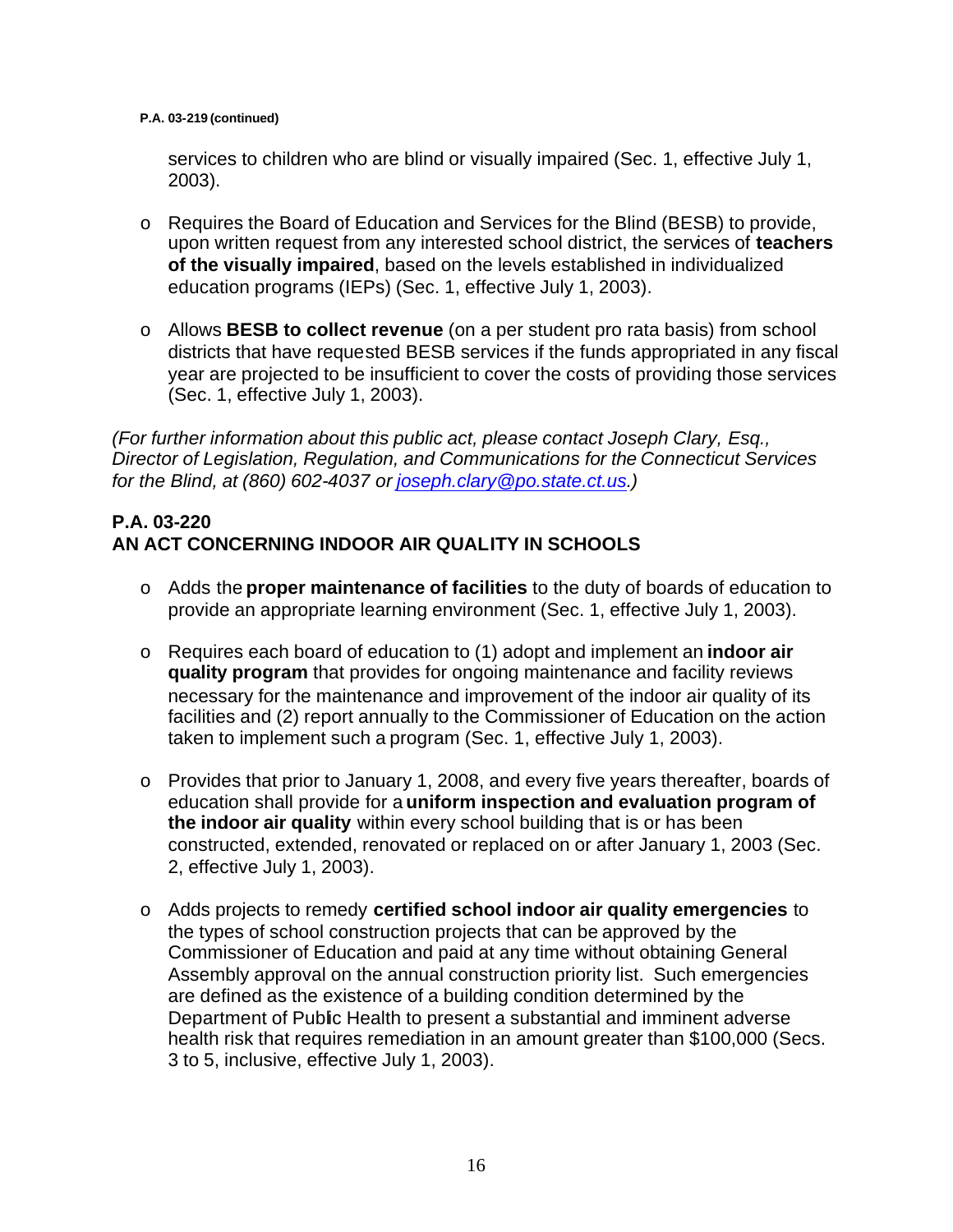#### **P.A. 03-220 (continued)**

- o Requires that there be a **Phase I environmental site assessment** prior to the approval of the architectural plans for any school building project which is a new construction, extension or replacement of a building to be used for public school purposes (Sec. 6, effective July 1, 2003).
- o Adds new conditions for Department of Education approval of certain school building **project plans and sites** regarding radon levels, roofs, national guidelines for indoor air quality for occupied buildings under construction, and training for building maintenance staff (Sec. 6, effective July 1, 2003).
- o Requires boards of education to (1) maintain and operate **heating, ventilation and air conditioning systems** in school buildings in accordance with certain standards and (2) keep records of the maintenance of such systems for a period of not less than five years (Sec. 7, effective July 1, 2003).
- o Increases the **maximum square footage per pupil** limit for school building projects authorized by the General Assembly after January 1, 2004, by up to 1% to accommodate a heating, ventilation or air conditioning system, if needed (Sec. 8, effective July 1, 2003).
- o Allows boards of education to establish **indoor air quality committees** for the district or each facility to increase staff and student awareness of the facets of the environment that affect the health of the occupants of school facilities and specifies that no board of education, superintendent or school administrator may prohibit a school safety committee from addressing indoor air quality issues that affect the health of occupants of school facilities (Sec. 9, effective July 1, 2003).

#### **P.A. 03-231 AN ACT CONCERNING PYROTECHNIC AND OTHER FIRE HAZARDS**

- o Provides that before any performance or event at any theater, concert or music hall or assembly hall or at any building, auditorium or room used for public gatherings of more than 100 persons, the owner, proprietor, manager or agent of the facility shall make a **public announcement** that describes the **location of emergency exits** (Sec. 2, effective July 9, 2003).
- o Requires that each **place of public assembly** , as defined in the State Fire Safety Code, constructed or renovated after July 9, 2003, to increase capacity or change its occupancy shall have a **main entrance** sufficient to allow the emergency exit of two-thirds of the capacity of such place of assembly (Sec. 3, effective July 9, 2003).

*(For further information about Public Act 231, please contact Deputy Fire Marshall John Blaschik of the Department of Public Safety at (860) 685-8380.)*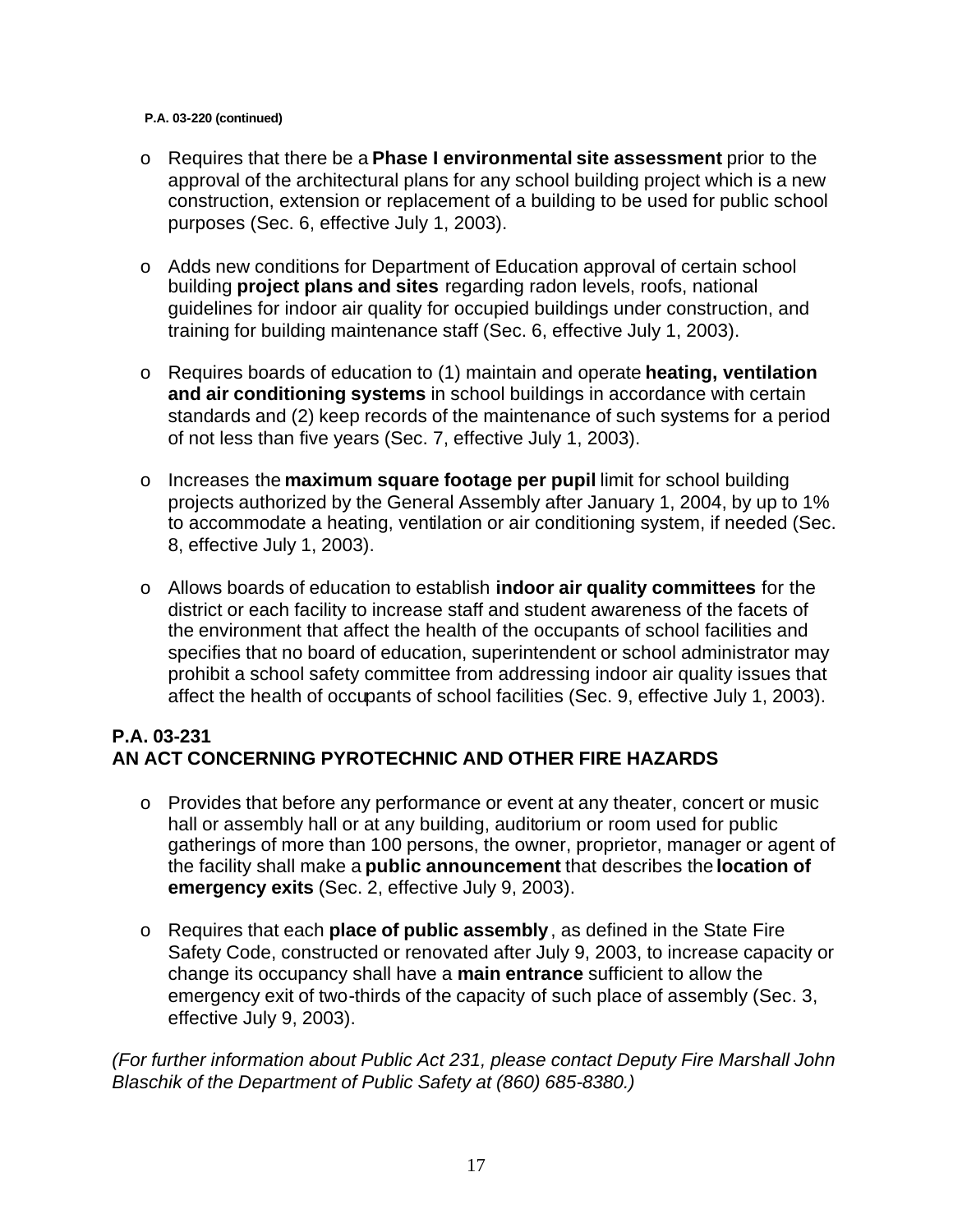#### **P.A. 03-232 AN ACT CONCERNING THE REEMPLOYMENT OF RETIRED TEACHERS, THE PURCHASE OF ADDITIONAL CREDITED SERVICE IN THE TEACHERS' RETIREMENT SYSTEM . . .**

- o Increases the **earnings limit for retired teachers** who are receiving teachers' retirement benefits and are **temporarily employed** in teaching positions. Previously they could earn not more than 45% of the entry-level salary for the assigned subject area. Under the new law they can earn not more than 45% of the maximum salary level for the assigned position. For purposes of this provision, temporary employment means employment for less than a school year (Sec. 1, effective July 1, 2003).
- o Allows **retired teachers** who are receiving teachers' retirement benefits to be reemployed without being subject to the earnings limit, above, if they teach in a position designated by the Commissioner of Education as a **subject shortage area** for the school year in which they are being employed. This employment may be for up to one full school year and may, with prior approval of the Teachers' Retirement Board, be extended for an additional year (Sec. 1, effective July 1, 2003).
- o Makes a number of **other substantive changes to the Teachers' Retirement System** (Secs. 2 to 14, inclusive, effective at various times).

*(For further information about this public act, please contact Darlene Perez, Assistant Administrator for the Teachers' Retirement Board, at (860) 241-8401.)* 

#### **P.A. 03-252 AN ACT CONCERNING REVISIONS TO CERTAIN DEPARTMENT OF PUBLIC HEALTH STATUTES**

- o Allows individuals who are licensed by the Department of Public Health (DPH) as **licensed clinical social workers** and who also hold State Board of Education professional educator certificates endorsed for school social work to use, with certain limitations, successful completion of professional development activities required for their educator certificates to satisfy continuing education requirements for DPH licensure (Sec. 21, effective October 1, 2003).
- o Provides that for DPH registration and licensing requirement purposes, **child day care services** shall not include such services which are religious educational activities administered by a religious institution exclusively for children whose parents or legal guardians are members of such religious institution (Sec. 22, effective July 9, 2003).

#### **P.A. 03-267 AN ACT CONCERNING REPORTS OF SUSPECTED ABUSE, NEGLECT, EXPLOITATION OR ABANDONMENT OF ELDERLY PERSONS OR PERSONS IN**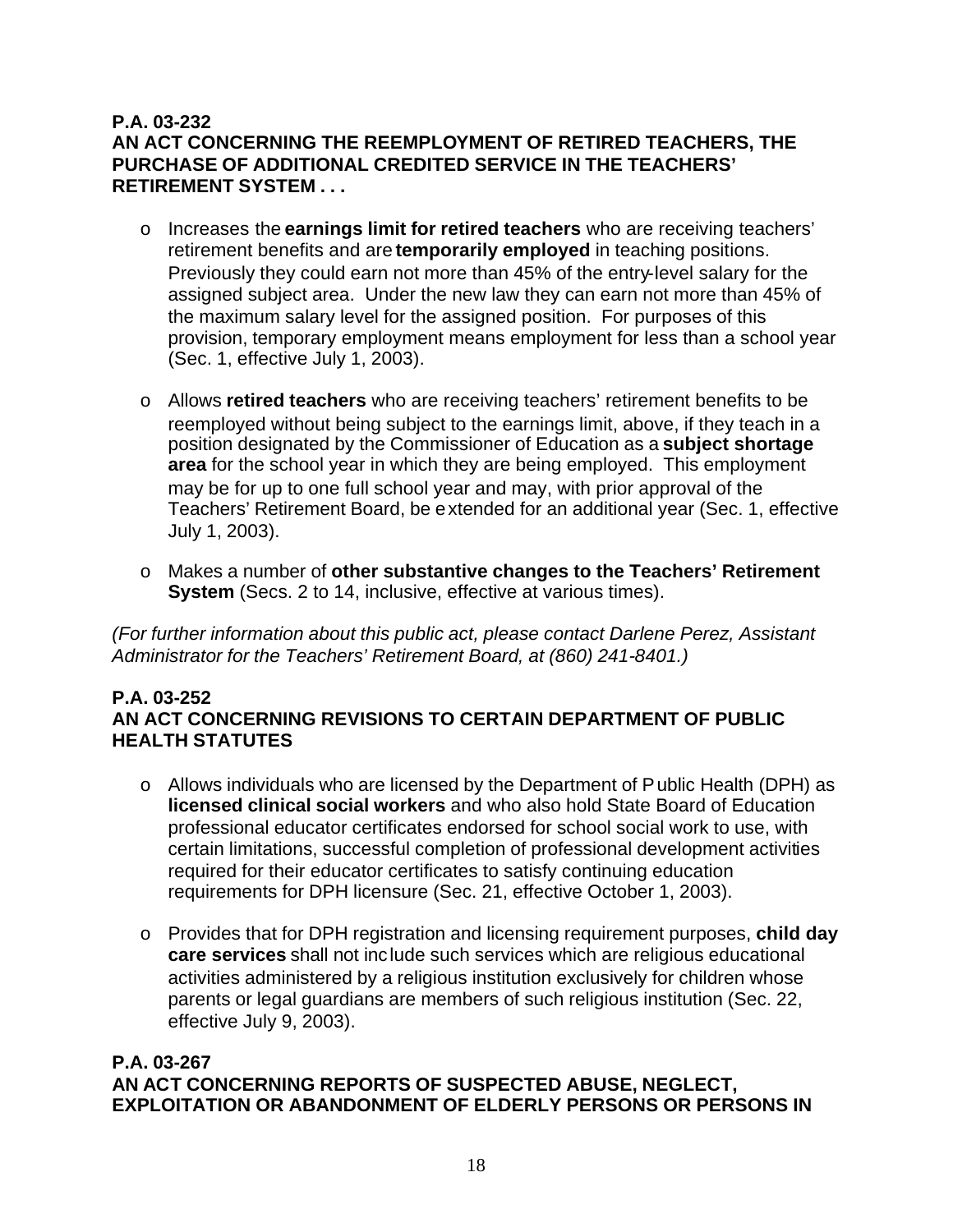#### **LONG-TERM CARE FACILITIES AND ESTABLISHING THE CRIME OF ABUSE OF AN ELDERLY, BLIND, DISABLED OR MENTALLY RETARDED PERSON**

o Establishes new crimes and penalties for repeated acts or omissions that cause **physical injury to an elderly, blind, disabled or mentally retarded person** (Secs. 6 – 9, effective October 1, 2003).

*C-9FinalSummary*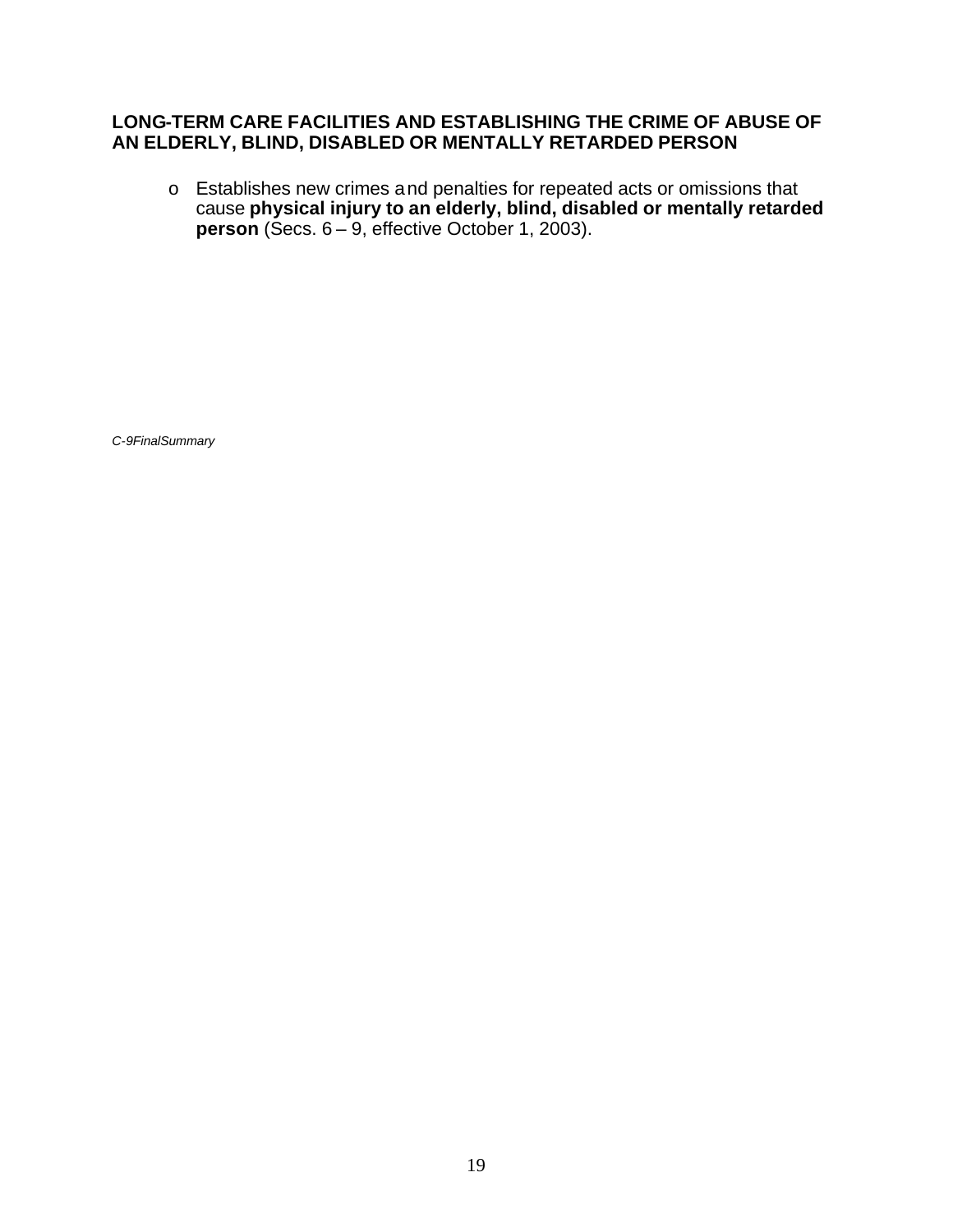# Attachment A

## **TABLE OF AMENDED AND REPEALED STATUTES AND PUBLIC ACTS FOR 2003 – as of August 12, 2003**

| <b>Statute</b>           | <b>Public Act</b>       |
|--------------------------|-------------------------|
| $1 - 210(b)$             | 03-200, S. 17           |
| 4b-91                    | 03-215, S. 1            |
| 8-265pp                  | 03-278, S. 23           |
| 9-235d                   | 03-108, S. 1            |
| $10-4$ (b)               | 03-174, S. 12           |
| 10-4 $h$ (a)             | 03-76, S. 2             |
| $10-40$ (a)              | 03-76, S. 38            |
| $10-5a$                  | 03-76, S. 3             |
| 10-14n                   | 03-168, S.1             |
| 10-14 $n$ (d)            | 03-174, S. 1            |
| $10-160(5)$              | 03-76, S. 39            |
| $10-190$ (a)             | 03-174, S. 11           |
| $10-20f$                 | 03-76, S. 4             |
| 10-21 $c$ (a)            | 03-66, S. 1             |
| $10-27(c)$               | 03-76, S. 40            |
| 10-28b                   | $03-76, S.5$            |
| 10-29a (a)(47) (added)   | 03-29, S. 1;            |
|                          | 03-79, S. 1             |
| 10-66 $n(a)$             | 03-76, S. 6             |
| 10-66bb (h)              | 03-76, S.7              |
| 10-66hh                  | 03-76, S. 50            |
| $10-67(1)$               | 03-100, S. 1            |
| $10-67(7)$               | 03-100, S. 2            |
| $10-69$ (b)              | 03-100, S. 3            |
| $10-71$ (a)(1)           | 03-76, S. 8;            |
|                          | 03-100, S. 4            |
| $10-71$ (b)              | 03-76, S. 9             |
| $10-76g(a)$              | 03-76, S. 1, 10;        |
|                          | 03-174, S. 8            |
| 10-76h                   | 03-76, S. 11            |
| 10-76i (b), (c)          | 03-76, S.41             |
| 10-76t                   | 03-76, S. 12            |
| 10-95i (a)               | 03-76, S. 34            |
| $10-95m$ (b)(3)          | 03-76, S. 42            |
| 10-98a                   | 03-76, S. 43            |
| 10-145b (l)(1)           | 03-76, S. 44            |
| $10-145b(p)$             | 03-185, S. 107 (Vetoed) |
| 10-145d (a)              | 03-168, S. 4            |
| 10-145d (f), (g) (added) | 03-168, S. 3            |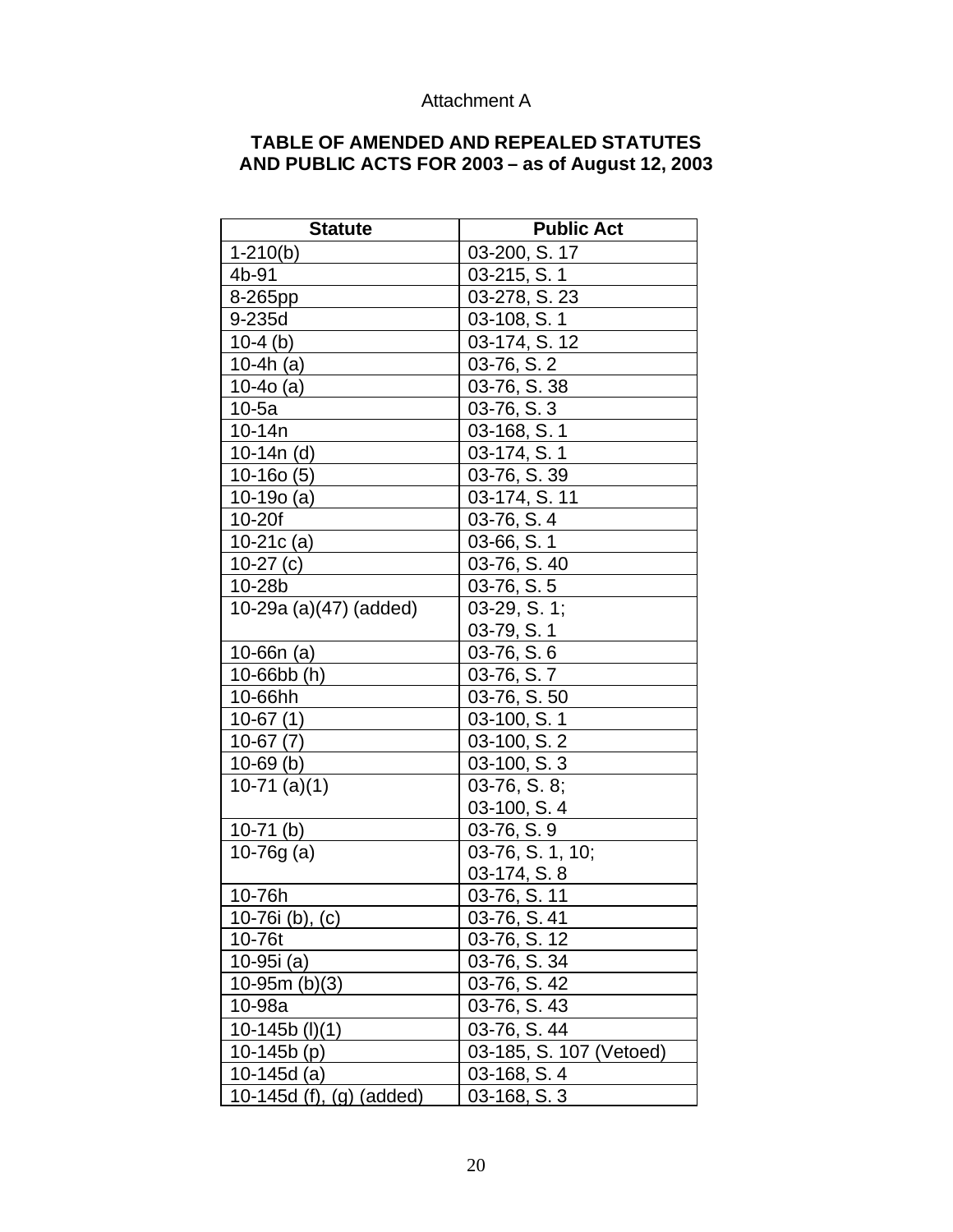# Attachment A (continued)

# **TABLE OF AMENDED AND REPEALED STATUTES AND PUBLIC ACTS FOR 2003 – as of August 12, 2003**

| <b>Statute</b>     | <b>Public Act</b> |
|--------------------|-------------------|
| $10-145f(b)(3)$    | 03-76, S. 13      |
| 10-145 $f(c)$      | 03-76, S. 14      |
| $10-145f$ (d)      | 03-174, S. 2      |
| 10-145i            | 03-168, S. 5      |
| $10-153b(a)$       | 03-174, S. 15     |
| $10-155d$ (b)      | 03-76, S. 45      |
| 10-183b            | 03-232, S.7       |
| 10-183c            | $03-232, S.5$     |
| 10-183e $(c)$      | 03-232, S. 2      |
| 10-183e $(g)$      | 03-232, S. 14     |
| $10 - 183$ g       | $03-232, S.8$     |
| $10-183g(m)$       | 03-232, S. 3      |
| 10-183g $(n)$      | 03-232, S. 4      |
| 10-183k            | 03-232, S. 9      |
| $10-1831(a)$       | 03-278, S. 24     |
| 10-183n            | 03-232, S. 10     |
| 10-183t (a)--(c)   | 03-232, S. 11     |
| $10-183t$ (d)      | 03-232, S. 12     |
| 10-183v            | $03-232, S. 1;$   |
|                    | 03-232, S. 13     |
| 10-183 $j$ $j$ (e) | $03-232, S.6$     |
| 10-202f            | 03-76, S. 15      |
| 10-208a            | 03-211, S. 2      |
| 10-209             | 03-211, S. 9      |
| $10-212$ (a)       | 03-211, S. 3      |
| 10-212a            | 03-211, S. 4      |
| 10-212b            | $03-211, S.8$     |
| $10-220$ (a)       | 03-220, S. 1      |
| 10-220 (d) (added) | 03-220, S. 2      |
| 10-220a (a)        | 03-211, S. 6      |
| 10-220a (c)        | 03-76, S. 16      |
| 10-220a (d)        | 03-76, S. 16;     |
|                    | 03-174, S. 3      |
| $10-221$ (b)       | 03-76, S. 17      |
| 10-2211            | 03-76, S. 46      |
| 10-226a (b)        | 03-174, S. 4      |
| 10-227             | 03-76, S. 18      |

-2-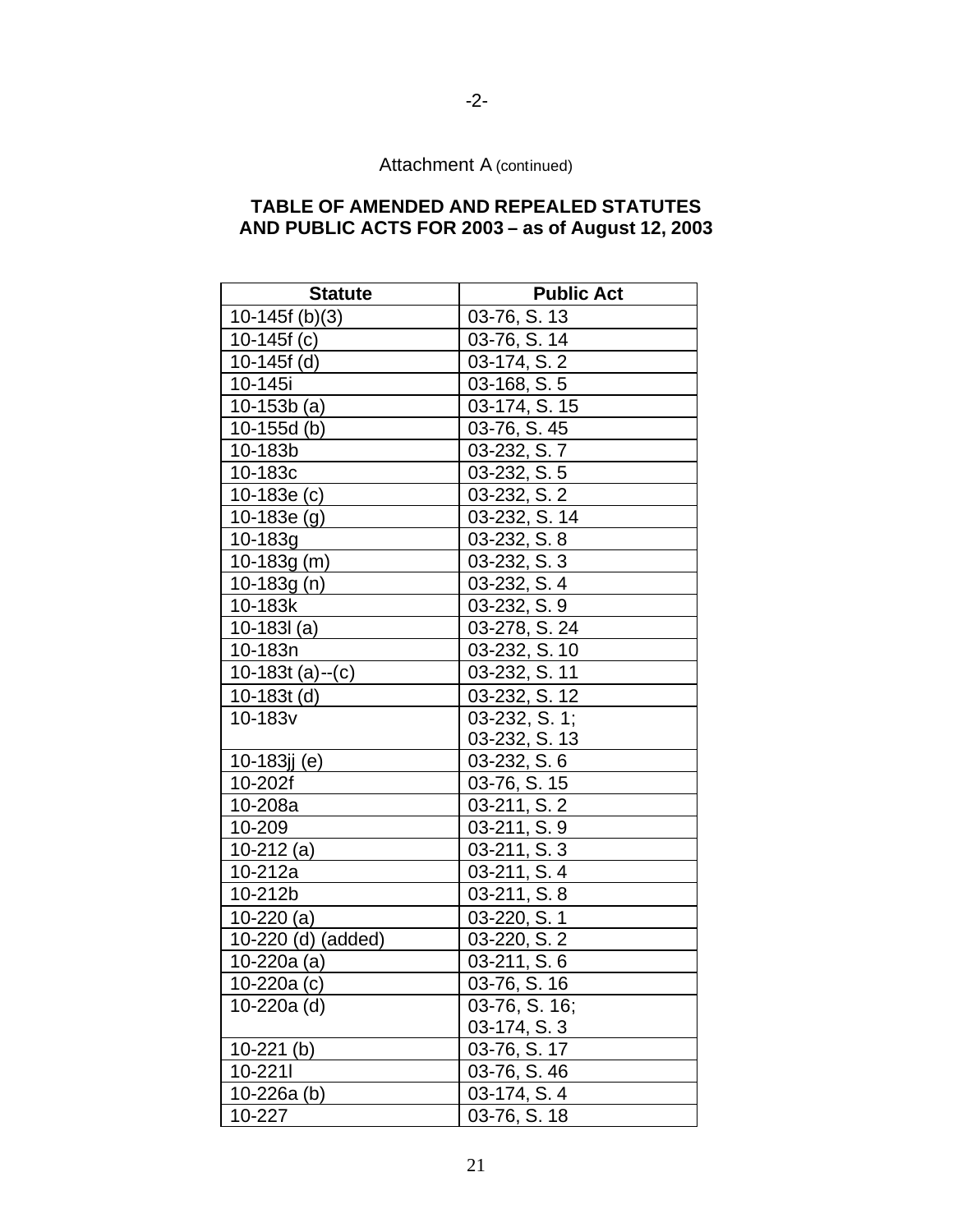# Attachment A (continued)

# **TABLE OF AMENDED AND REPEALED STATUTES AND PUBLIC ACTS FOR 2003 – as of August 12, 2003**

| <b>Statute</b>        | <b>Public Act</b> |
|-----------------------|-------------------|
| 10-260a (b)           | 03-76, S. 19      |
| $10-261$ (a)(2)       | 03-278, S. 114    |
| $10-261$ (a)(3)       | 03-76, S. 20      |
| 10-261a (b), (c)      | 03-174, S. 6      |
| 10-262f (16)          | 03-76, S. 21      |
| 10-262f (20)          | 03-76, S. 22      |
| 10-262f (22)          | 03-278, S. 115    |
| 10-262j (e)           | 03-76, S. 23      |
| 10-262k               | 03-174, S.7       |
| 10-262 $n$ (b)        | 03-174, S. 10     |
| $10-263e(a)$          | 03-76, S. 33      |
| 10-264i (c)           | 03-76, S. 24      |
| 10-264 $(c)$          | 03-76, S. 36      |
| $10-265f$ (d)         | 03-76, S. 47      |
| $10-265$ (b)          | 03-174, S. 9      |
| 10-266p (a)           | 03-76, S. 35;     |
|                       | 03-278, S. 116    |
| 10-266t (h) (added)   | 03-174, S. 14     |
| 10-266u (a)           | 03-76, S. 25      |
| 10-266w (c)           | 03-76, S. 26      |
| 10-266aa (a)          | 03-76, S. 48      |
| 10-266aa (e)          | 03-168, S. 2      |
| 10-282 (19) (added)   | $03-220, S.3$     |
| $10-283(a)$           | 03-76, S. 27      |
| $10-283$ (b)          | 03-220, S. 4      |
| 10-285a $(b)$         | 03-76, S. 49      |
| 10-286 $(a)(1)$       | 03-76, S. 28      |
| 10-286 (a)(9) (added) | 03-220, S. 5      |
| 10-286 (d) (added)    | 03-220, S. 8      |
| 10-287 (d)            | 03-76, S. 29      |
| 10-291                | 03-76, S. 30;     |
|                       | 03-220, S. 6      |
| $10-292$ (b)          | 03-76, S. 31      |
| 10-292h (a), (b)      | 03-76, S. 32      |
| 10-294                | 03-217, S. 1      |
| 10-295                | 03-219, S. 1      |